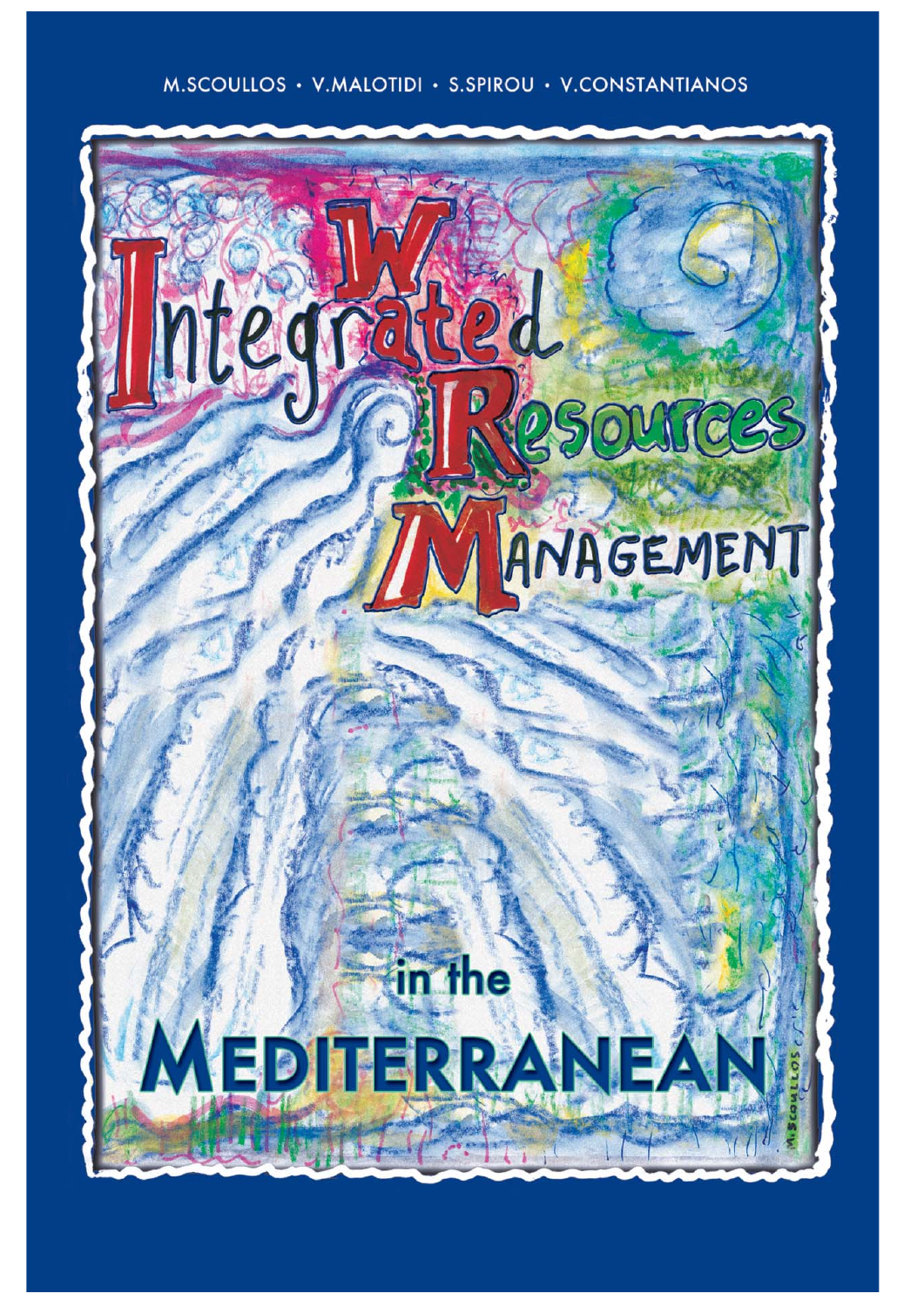M.SCOULLOS<sup>1,2</sup> • V.MALOTIDI<sup>1,2</sup> • S.SPIROU<sup>3</sup> • V.CONSTANTIANOS<sup>1</sup>

# **INTEGRATED WATER RESOURCES MANAGEMENT IN THE MEDITERRANEAN**

1: GWP-Med 2: MIO-ESCDE 3: MedWet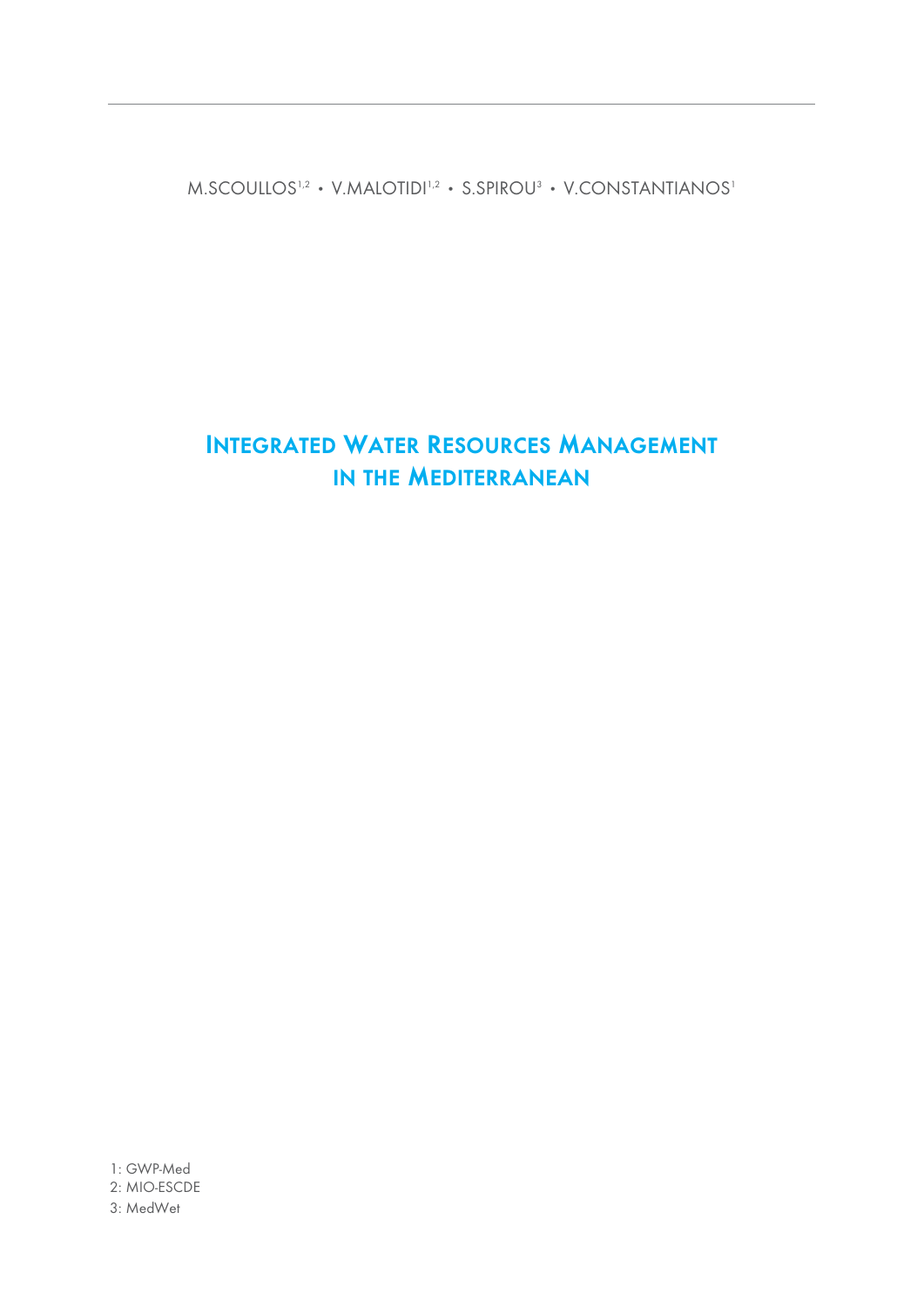

**Global Water Partnership Mediterranean (GWP-Med)** 

c/o MIO-ECSDE 28 Tripodon str., 10558 Athens, GREECE Tel.: +30210- 3247490, -3247267, Fax: +30210-3317127 e-mail: secretariat@gwpmed.org, website: www.gwpmed.org



**Mediterranean Information Office for Environment, Culture and Sustainable Development (MIO-ECSDE)**

28 Tripodon str., 10558 Athens, GREECE Tel.: +30210- 3247490, -3247267, Fax: +30210-3317127 e-mail: mio-ee-env@ath.forthnet.gr, website: www.mio-ecsde.org

| Text & text editing: | M. Scoullos, V. Malotidi, S.Spirou, V.Constantianos |
|----------------------|-----------------------------------------------------|
| Cover Artwork:       | M.Scoullos                                          |

Artistic Design: Art in Design - Creative Advertising

Copyright GWP-Med & MIO-ECSDE, 2002 ISBN: 960-86312-8-9

This publication should be cited as:

Scoullos M., Malotidi V., Spirou S. and Constantianos V., "Integrated Water Resources Management in the Mediterranean", GWP-Med & MIO-ECSDE, Athens, 2002.

Athens 2002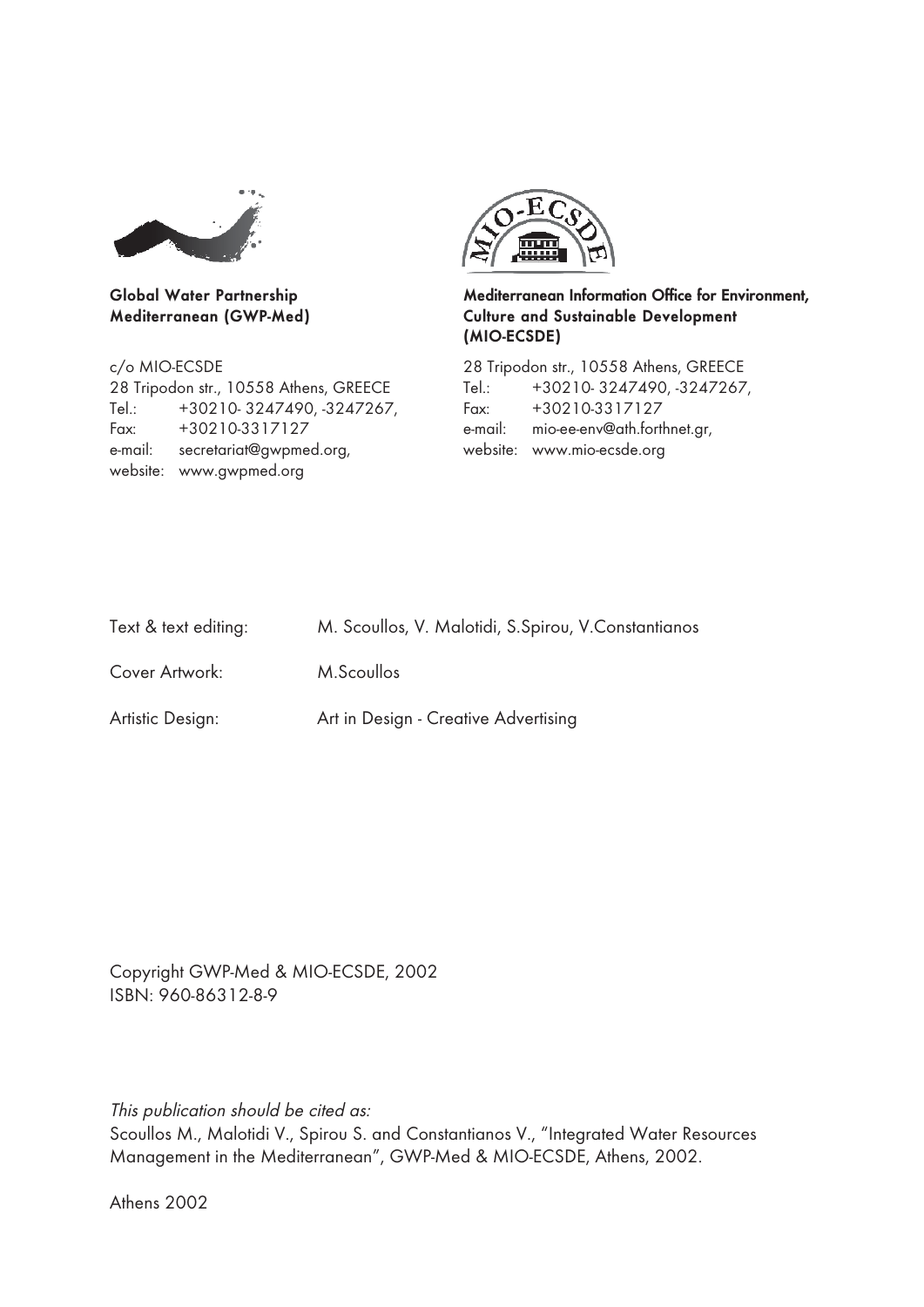### **The Global Water Partnership - Mediterranean (GWP-Med)**

The Global Water Partnership-Mediterranean (GWP-Med) is a Regional Water Partnership of the Global Water Partnership (GWP). GWP-Med, in its present form, was created in 2002 and it is the successor partnership to the Mediterranean Technical Advisory Committee of GWP (MEDTAC).

GWP-Med is a platform bringing together competent organisations working regularly on water issues in the Mediterranean region. GWP-Med goal is to promote and exchange knowledge on IWRM for the sustainable use of the region's water resources.

To achieve its goal, GWP-Med:

- Promotes and sustains a strong partnership in the Mediterranean among competent organisations that have an impact on water management.
- Makes the principles of sustainable use and integrated management of water resources (IWRM) widely known, recognised and applied by countries and all other stakeholders in the Mediterranean, through appropriate mechanisms for sharing information and experience.
- Supports exemplary actions at local, national and regional level that demonstrate the value applicability and positive impact of the above principles.
- Seeks and facilitates the appropriate international funding and involvement of international institutions for activities promoting IWRM.
- Introduces, helps to implement and adapts to the specificities of the Mediterranean region, global initiatives launched or adopted by the GWP.

To deliver its work in the region, GWP-Med has a governance structure with four bodies: Membership Platform, Partnership Council, Advisory Board, and Secretariat.

Currently, the GWP-Med Membership Platform brings together 7 major Mediterranean networks of major stakeholders and, furthermore, 32 competent organisations, institutes and companies.

The present members of the Partnership Council are representatives of the following regional networks: Blue Plan (MAP/UNEP) CEDARE - Centre for Environment and Development in the Arab Region and Europe CIHEAM - International Centre for Advanced Mediterranean Agronomic Studies IME - Mediterranean Institute for Water MedWet - The Mediterranean Wetlands Initiative MIO-ECSDE - Mediterranean Information Office for Environment, Culture and Sustainable Development MWN - Mediterranean Water Network

At present, GWP-Med while solidifying and expanding the regional partnership, is working to achieve its main goals through its elaborate annual Work Programme of activities which focuses on the following areas:

- 1. Establishing on the ground partnerships
- 2. Developing awareness and changing attitudes towards water management
- 3. Supporting established alliances
- 4. Forming alliances with key international and regional organisations
- 5. Generating and disseminating knowledge about IWRM good practices
- 6. Supporting dialogue on key IWRM issues
- 7. Completing regional Frameworks for Action and prioritising actions
- 8. Identifying and supporting special studies

Some of the specific topics which GWP-Med's work focuses on are:

- Effective Water Governance
- Raising of Awareness and Political Will for IWRM
- Educating the Youth about Water
- Groundwater Management
- Drought Management
- Water, Food and Environmental Interaction
- Water and Poverty
- Water and Climate Change
- Water Demand Management

For more information, please contact: GWP-Mediterranean Secretariat c/o MIO-ECSDE Tripodon 28, 10558 Athens, Greece Tel.: +30210-3247490, -3247267 Fax: +30210-3317127 e-mail: secretariat@gwpmed.org website: www.gwpmed.org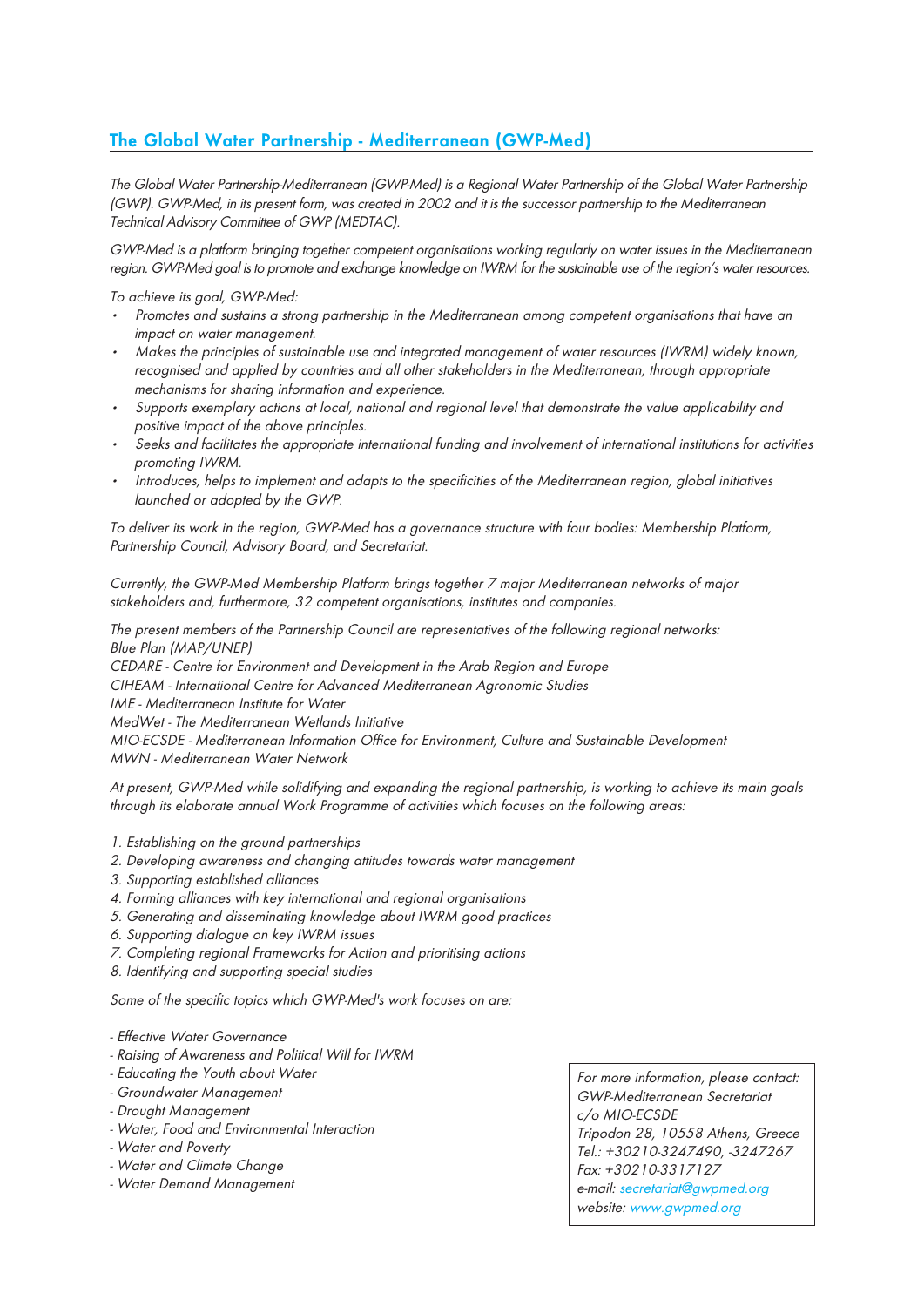# **Mediterranean Information Office for Environment, Culture and Sustainable Development (MIO-ECSDE)**

The Mediterranean Information Office for Environment, Culture and Sustainable Development (MIO-ECSDE) is a Federation of Mediterranean Non-Governmental Organizations (NGOs) for Environment and Development. MIO-ECSDE has since 1991 been acting as a technical and political platform for the intervention of NGOs in the Mediterranean scene. In co-operation with Governments, Intergovernmental and International Organisations, as well as other socio-economic partners, MIO-ECSDE plays an active role in protecting the environment and promoting the sustainable development of the Mediterranean Region.

Main objective of MIO-ECSDE is to protect the Natural Environment and the Cultural Heritage and its ultimate goal is to promote Sustainable Development in a peaceful Mediterranean.

Major tools and methods used by MIO-ECSDE in order to achieve its objectives are the following:

- Promotion of understanding and collaboration among the people of the Mediterranean, especially through their NGOs, between NGOs and Governments, Parliaments, Local Authorities, International Organizations and socioeconomic actors of the Mediterranean Region at all levels.
- Assistance for the establishment, strengthening, co-operation and co-ordination of Mediterranean NGOs and facilitation of their efforts by ensuring the flow of appropriate information among relevant bodies.
- Promotion of education, research and study on Mediterranean issues, by stimulating collaboration between NGOs and scientific and/or academic institutions.
- Raising public awareness on crucial Mediterranean environmental and social issues, through campaigns, publications, exhibitions, presentations, etc.

#### **MedWet - The Mediterranean Wetlands Initiative**

The MedWet initiative, guided by the Mediterranean Committee (MedWet/Com) of the Convention on Wetlands (Ramsar, 1971), is a long-term, collaborative effort towards the conservation and wise use of the Mediterranean wetlands. The MedWet initiative mobilises partners and funds to assist in implementing the Ramsar Strategic Plan in the region. MedWet brings together all governments of the Mediterranean region (25), the Palestinian Authority, the UNDP, the EU, the Barcelona, Bern and Ramsar Conventions and 8 international NGOs and wetlands centres. Basic parts of the MedWet activity are the conservation actions at wetlands (especially Ramsar Sites) and the promotion of national wetland policies. MedWet also provides a forum for regional experience at technical level and publishes a range of wetland management methodological tools.

The main bodies of MedWet structure are: the Mediterranean Wetlands Committee (MedWet/Com) which guides the MedWet initiative and in which the Mediterranean states are represented, the Coordination Unit and the Scientific/Technical Network. Also, the MedWet/Regions Network is operational including 8 regions.

MedWet collaborates with the Regional Activity Centre RAC/SPA of the Barcelona Convention and it is also a member of the Mediterranean Commission on Sustainable Development (MCSD), and of the Global Water Partnership-Mediterranean (GWP-Med).

The main fields of activity of MedWet are:

- improving the knowledge on wetlands
- increasing appreciation of wetlands values
- using wetlands resources in a sustainable way
- managing the wetland water resources
- maintaining and enhancing the biodiversity of wetlands
- achieving integrated management of wetland sites
- developing and implementing national wetland policies
- strengthening international collaboration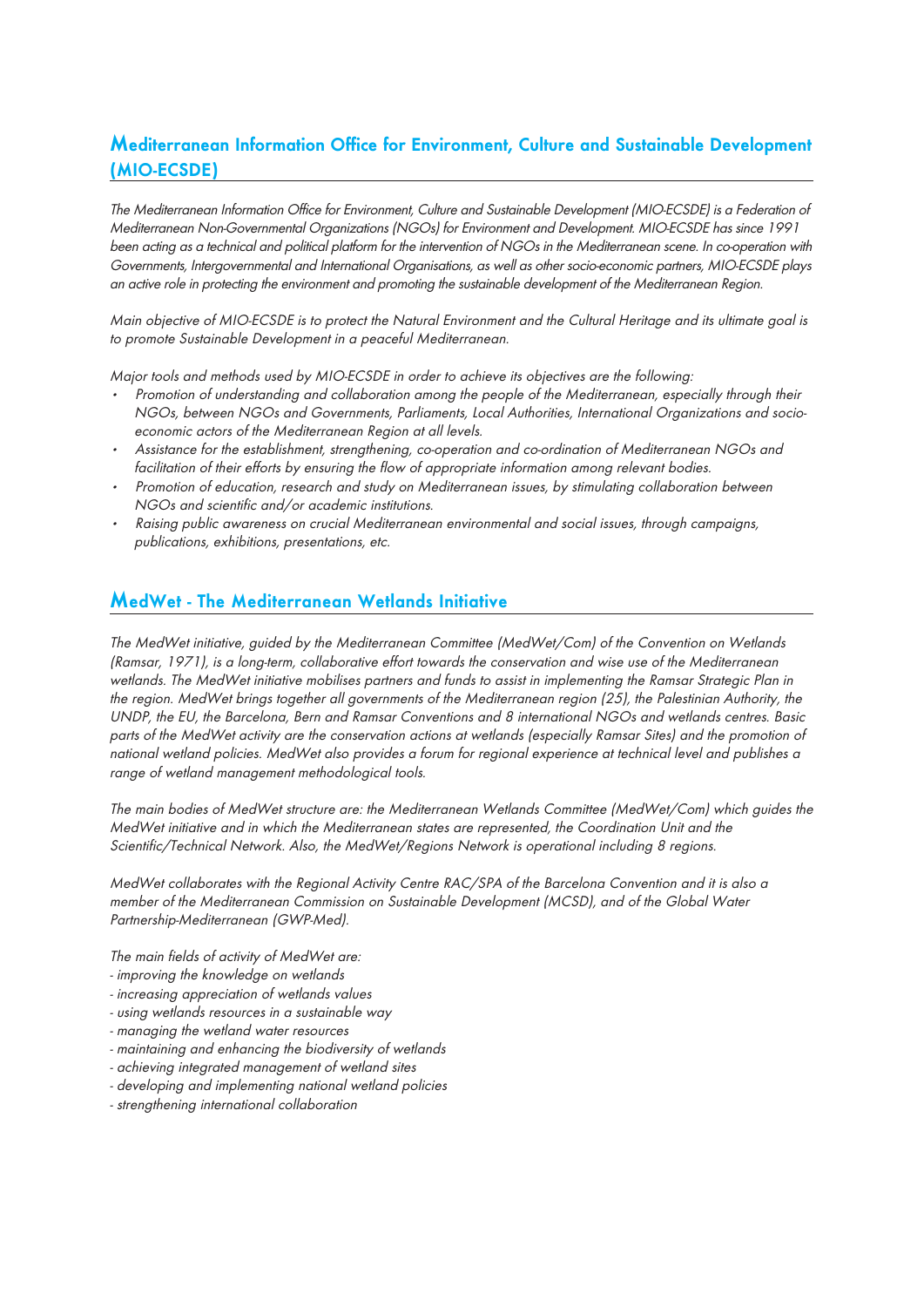# **PREFACE**

Water was recognized since the antiquities as the "blood of the Earth", as the perquisite for life in our planet and as one of the most vulnerable and scarce natural resources, where some of the first serious pollution problems were recorded. The need for careful and wise management of water resources was recognized in Stockholm, in 1972. In 1977 the term integrated water resources management (IWRM) was introduced in the Conference organized in Mar del Plata as an attempt to resolve conflicting uses of water resources. In the 1980's water management followed different diverse, mostly sectoral approaches with emphasis on regulation, technological solutions and water quality monitoring, with minor attention to the water quantity issues. The former were approached almost entirely from the supply side. In preparing for Rio, 1992 it became clear that water management was not that high in the international agenda, although it was already recognized in the Mediterranean one (see Athens Declaration 1991). The Dublin International Freshwater Conference of 1992 attempted to stimulate action and place in the picture IWRM in a systematic way, based on key principles. In the results of UN Conference on Environment and Development (Rio de Janeiro 1992) and other major UN Conferences that followed ("Rio+5" CSD, 1998) water issues emerged as some of the most pressing and cross-cutting through all sectors. Two international bodies were set up to address them: the Global Water Partnership (GWP) and the World Water Council (WWC) and the 1<sup>st</sup> World Water Forum was organized in Marrakech, in 1997.

Meanwhile, the Mediterranean countries have agreed on a Regional Mediterranean Agenda 21, where water management occupies a central position and with the Revision of the Barcelona Convention in 1995, the Mediterranean Commission of Sustainable Development - MCSD was established. Within it, a Task Force on Freshwater Management was set up and produced relevant recommendations (Frejus, 1997).

The developments since then were rapid. The meetings of the UN Commission on Sustainable Development CSD 6 and the Paris Water Conference of 1998, the 2<sup>nd</sup> World Water Forum in The Hague in 2000 and the International Conference on Freshwater in Bonn 2001 placed IWRM in the very center of the water issue as a feasible answer to the accumulated water problems and as a way to avoid further water crisis. The Millennium Declaration, UNCSD 10 and the outcomes of the World Summit on Sustainable Development (WSSD, Johannesburg 2002) focused on water and included a target for all countries to elaborate IWRM plans by 2005, a commitment closely linked to the water supply and sanitation targets. As a response to these, the EU Water Initiative (EUWI) was launched in Johannesburg and its Mediterranean Component will be instrumental in reaching the targets set in the region.

However, despite the fact that it is important that IWRM become first known and accepted in International Fora as the basic framework for effective management and governance of water resources, little can be achieved until IWRM is understood and applied by the water managers themselves and all stakeholders dealing with water issues at various levels.

The present small publication attempts to present and clarify IWRM and to provide the necessary information and tips in order to facilitate the access of the interested Mediterranean stakeholders to the concept and application of IWRM.

> Michael Scoullos Chairman of GWP-Med Chairman of MIO-ECSDE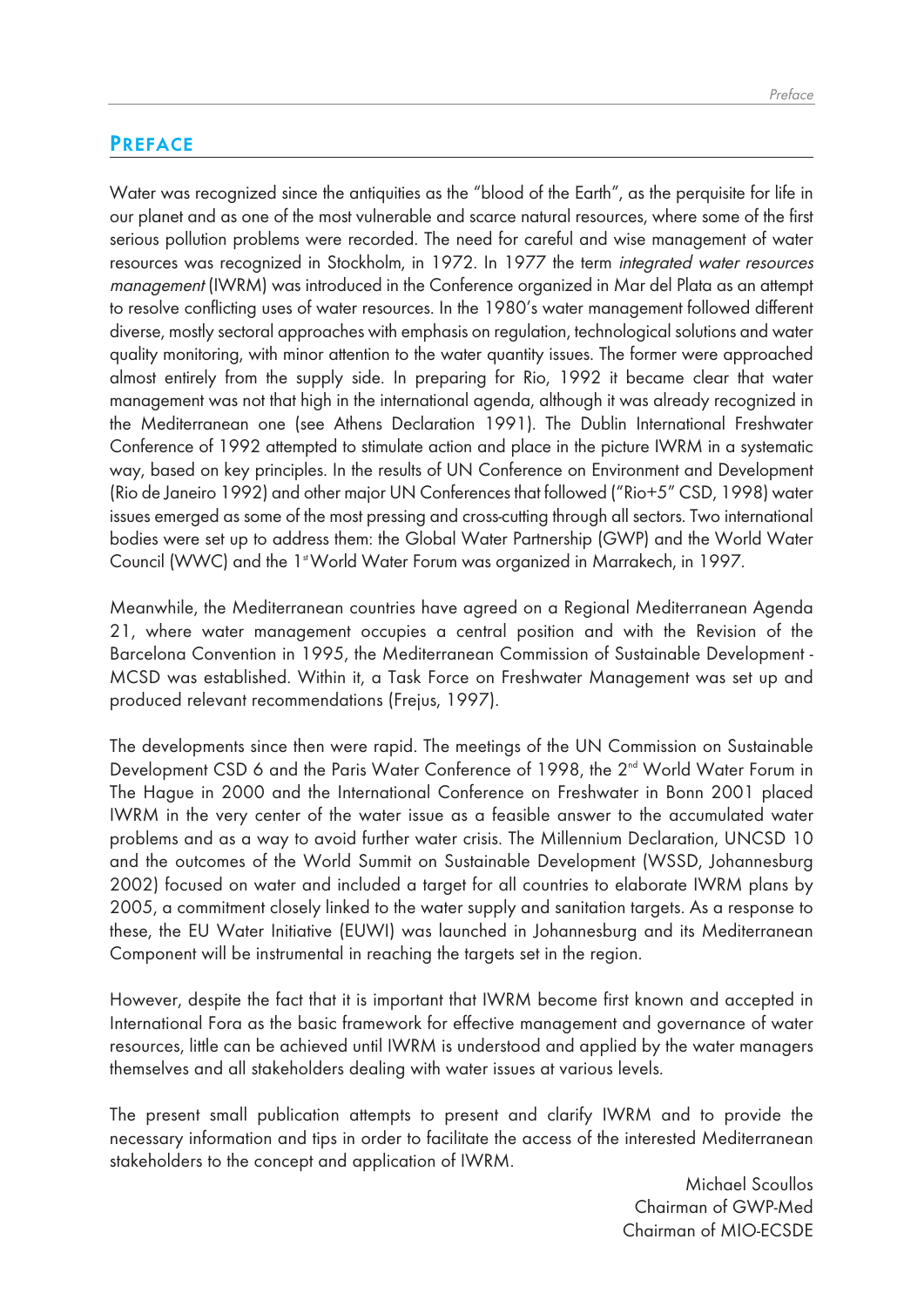# **CONTENTS**

- 1. IWRM DEFINITION
- 2. WHY IWRM
- 3. GLOBAL & MEDITERRANEAN PRESSURES & CHALLENGES
	- 3.1 WATER RESOURCES UNDER PRESSURE POPULATIONS UNDER WATER STRESS
	- 3.2 UNSUSTAINABLE WATER MANAGEMENT & USES
	- 3.3 ENVIRONMENTAL RISKS
	- 3.4 GOVERNANCE/MANAGEMENT CRISIS
- 4. THE CONCEPTUAL FRAMEWORK FOR IWRM
- 5. THE FOUR WATER PRINCIPLES OF DUBLIN
- 6. THE CONCEPT OF INTEGRATION
- 7. APPLYING IWRM: THE TOOLS & METHODS
	- 7.1 WATER POLICY
	- 7.2 WATER LAW
	- 7.3 CATCHMENT MANAGEMENT STRUCTURES
	- 7.4 CIVIL SOCIETY, COMMUNITY & USERS' PARTICIPATION
	- 7.5 WATER RESOURCES ASSESSMENTS
- 8. THE GWP TOOLBOX
- 9. MORE GWP PUBLICATIONS ON IWRM

**CONCLUSIONS** 

**REFERENCES**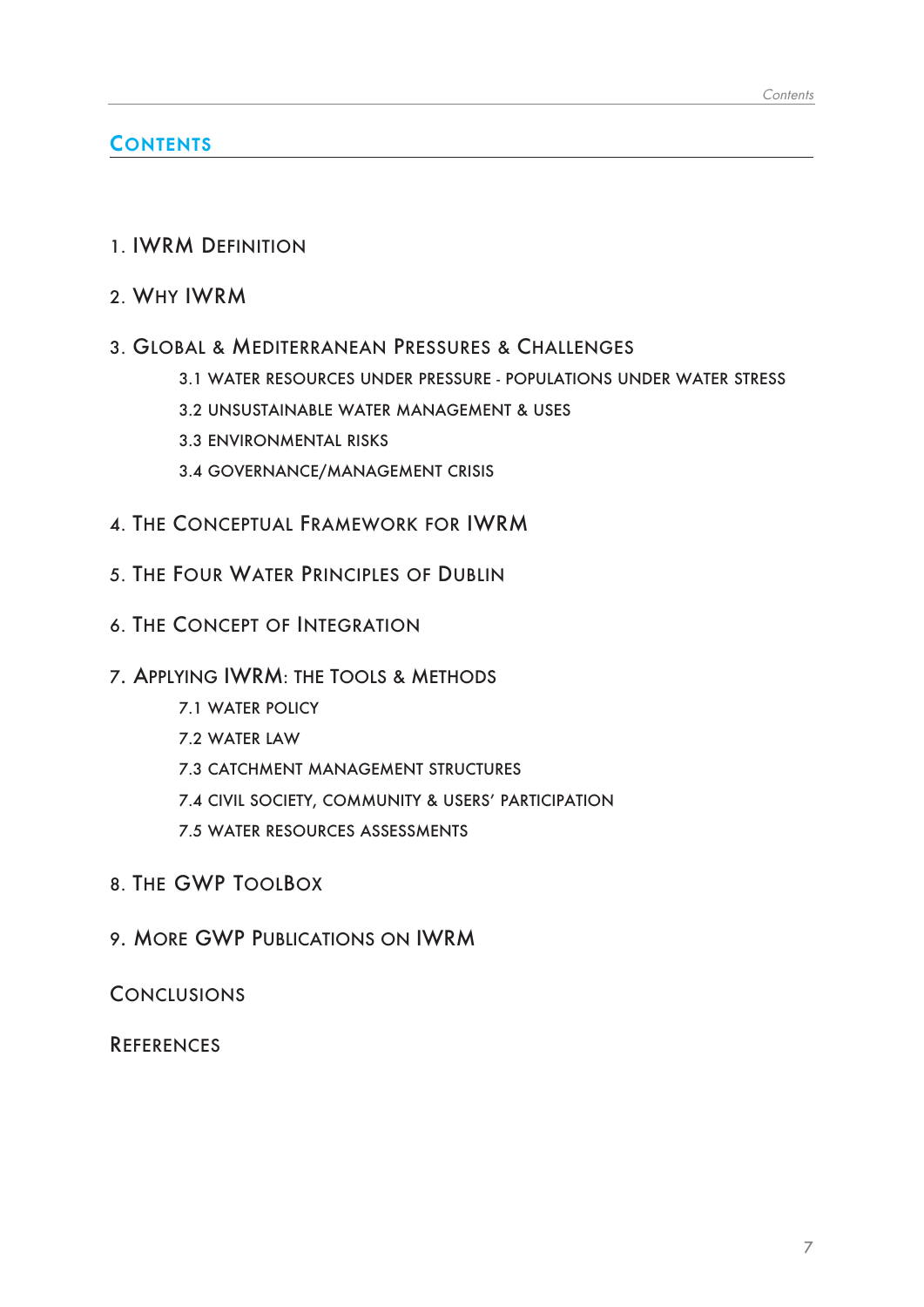### **1. IWRM DEFINITION**

…equitable human welfare in balance with the ecosystems' sustainability …

As it was stated in the Agenda 21, Chapter 18, Paragraph 18.6: "the holistic management of freshwater as finite and vulnerable resource and the integration of sectoral water <sup>p</sup>lans and programmes within the framework of national economic and social policy are of paramount importance for action in the 1990s and beyond". To this end, the Integrated Water Resources Management (IWRM) process has as main objective to assist countries in their endeavour to deal with water issues in an efficient and sustainable way.

IWRM is a process which promotes the co-coordinated development and management of water, land and related resources, in order to maximize the resultant economic and social welfare in an equitable manner without compromising the sustainability of vital ecosystems.

GWP/TAC<sup>1</sup>

#### **2. WHY IWRM**

…the need for an integrated approach…

Many countries in the world in their struggle for economic and social development are facing challenges related to water resources. Increasing demands in water, deterioration of water quality and quantity and mismanagement of natural resources make water an even vulnerable and finite resource. The latter is more evident in the Mediterranean region where the sectoral approaches in water management are still prevailing in many countries and cannot meet the contemporary needs for a sustainable resources management. The region needs an overall management strategy looking at the entire water cycle and integrating the environmental, social, and economic parameters. In addressing these, the three basic pillars of IWRM are: the enabling environment of appropriate policies and laws, the institutional roles and framework and, the management instruments for the institutions to apply on a daily basis. In the following chapter the contemporary pressures and challenges for IWRM are further presented at global as well as at Mediterranean level.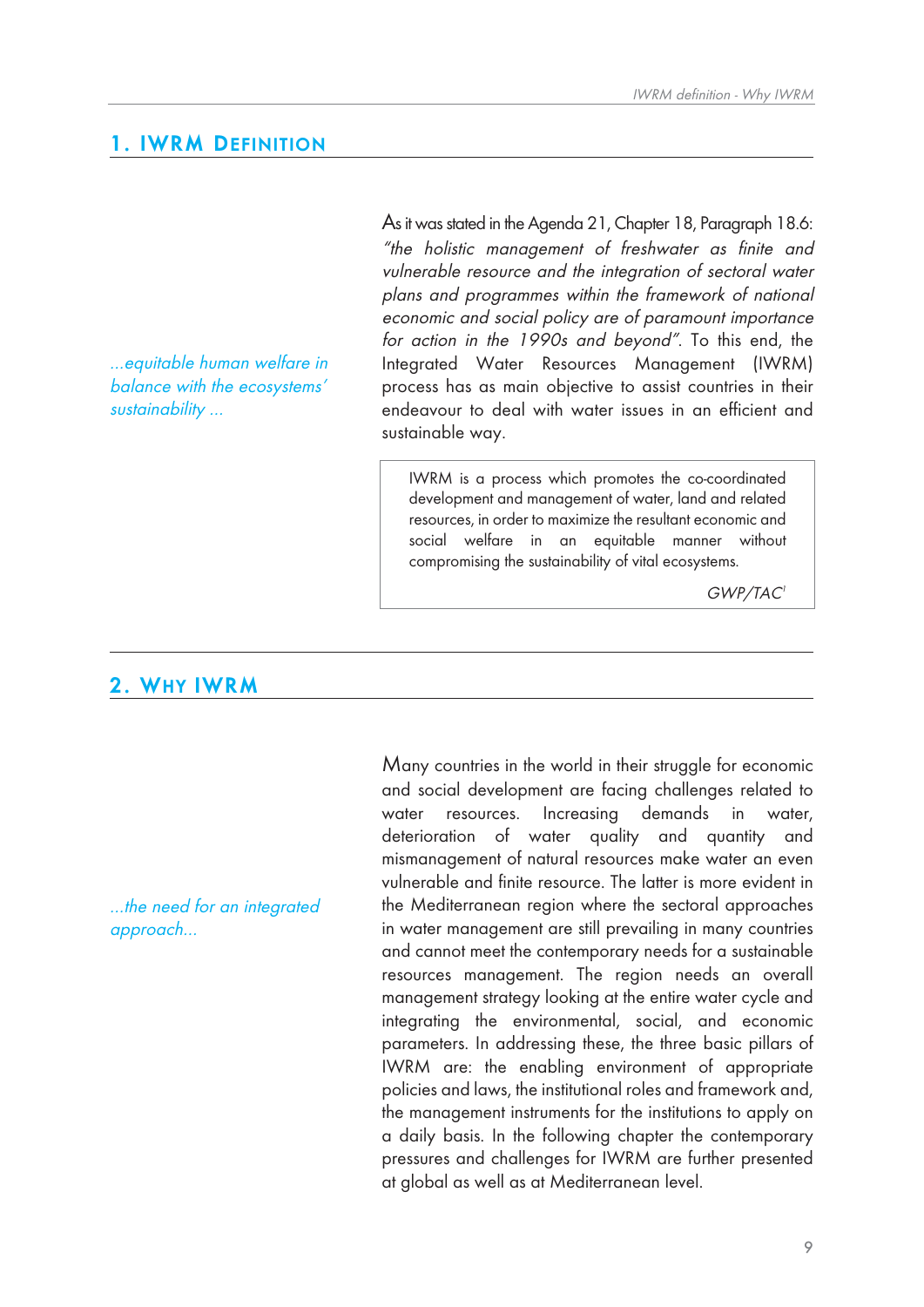# **3. GLOBAL & MEDITERRANEAN SITUATION & CHALLENGES**

The Mediterranean region through its natural, social and developmental diversity (as it separates two neighboring areas with opposite demographic characteristics and levels of development) is considered as a representative of North-South interfaces for the rest of the planet. Thus, it is regarded as a life-size laboratory for the World Vision exercise, concerning the water resources situation and management, in particular.<sup>4</sup>

#### 3.1 WATER RESOURCES UNDER PRESSURE - POPULATIONS UNDER WATER STRESS

# **Global level**

The Earth's water resources are under increasing pressure and this is mainly due to population growth and human activities. The numbers are revealing: the world population has increased from 3 billion people in 1960 to 6 billion in 2000, while global water withdrawals have increased by a factor of four<sup>2</sup>. On the other hand, over one billion people lack access to safe drinking water and more than two billion people lack access to sanitation. The majority of these people live in low income countries. The challenge set by the Millennium Development Goals and recognized in the Plan of Implementation in Johannesburg is to halve the proportion of people who don't have access to safe water and sanitation by 2015.

#### **Mediterranean region**

Population dynamics constitute the dominant factor in the economic, social and environmental evolution of the Mediterranean. The resident population of the Mediterranean countries has jumped from 246 million in 1960 to 427 million in 2000 and is expected to be 550 million by 2025<sup>3</sup>. This demographic situation in combination with the intensive urbanization accentuates the concentration of population and activities, mainly in the coastal areas. Additionally, for the majority of the Mediterranean countries more than 80% of the population has access to safe drinking water, but it decreases to 60% or less in the rural areas of the South<sup>4</sup>. Access to sanitation lags behind the drinking water-supply system.

The south and east Mediterranean countries face increased competition for remaining resources. Growing water-stress in these areas poses a threat to the economic development and human livelihoods, mainly among the poorest and most vulnerable populations living in arid rural areas.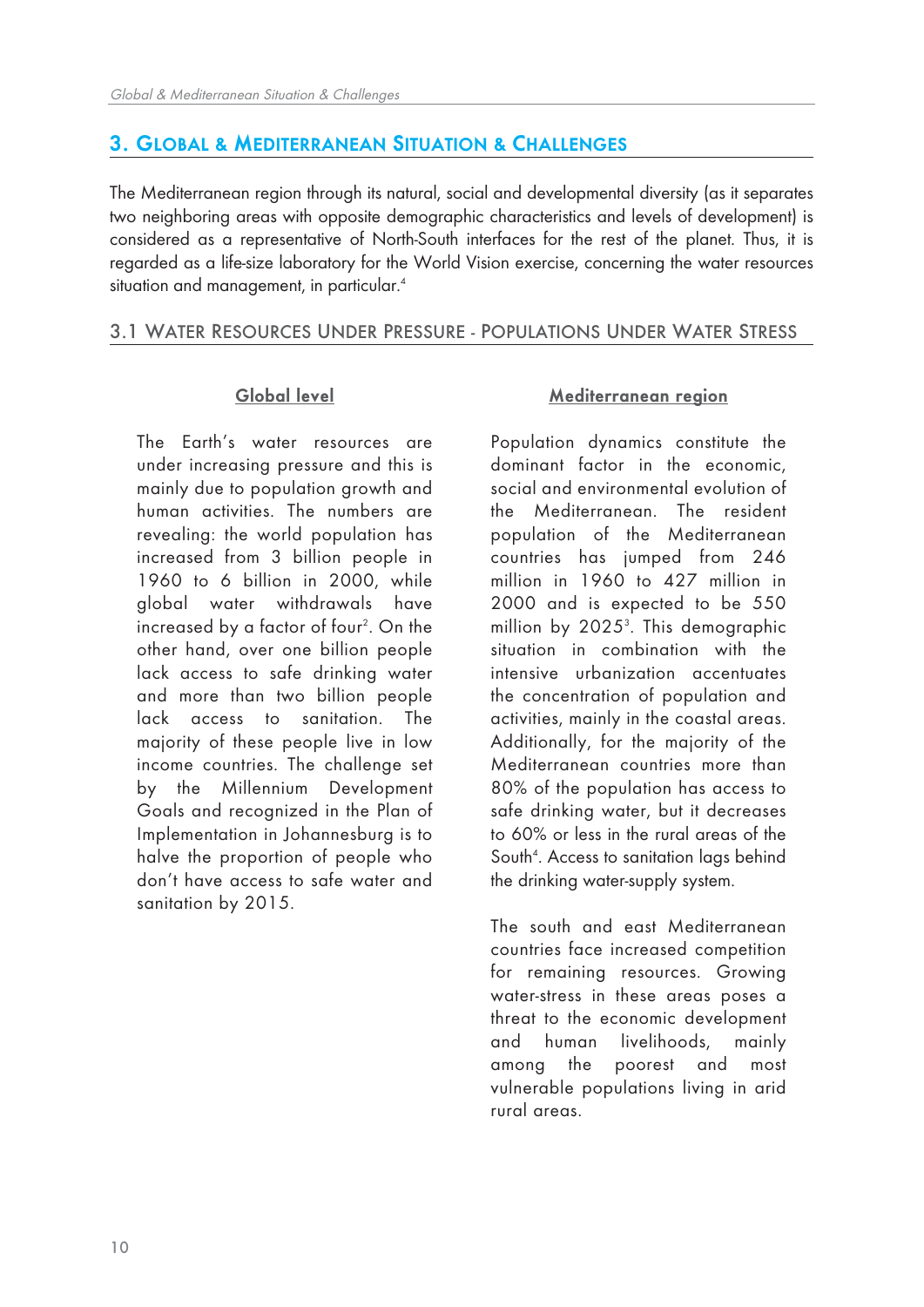#### **Global level**

Water policies have been dominated for many years by a supply-oriented approach and a sectoral approach. Nowadays, such a policy orientation is unable to confront the growth in demand, the competition for water resources by the various economic sectors and the rising serious environmental problems. Globally, agriculture uses as much as 70% of all renewable water resources that are diverted for human use. This proportion reaches the 80-90% level in many developing countries. Irrigation systems are often scattered across vast rural areas, with poor maintenance and lack of managerial control and service levels. While improvements in domestic service have started, agricultural water use is still dominated by the supply-oriented approach, driven by fears of food security, making implicitly reference to the "green revolution" of 1970's and the introduction of new crops, which was based to intensification of agricultural production. As the UN Secretary General pointed out in the Millennium Conference (2000): "We need a Blue Revolution in agriculture that focuses on increasing productivity per unit of water -more crop per drop".<sup>5</sup>

#### **Mediterranean region**

The scarcity and disparity of the water resources in the Mediterranean region are aggravated by the different levels of exploitability and vulnerability among different countries. Currently the supply-oriented water management in some countries has increased the pressures on resources, especially in the South and East of the region. The pressure on resources is higher during summer period due to increased water demand from the tourist and agricultural (irrigated agriculture) sectors4 . The average proportion of 72% of the water consumption in the region which corresponds to the agricultural sector exceeds 85% in some countries in North Africa while it remains the dominant water consumer even in the European Mediterranean countries<sup>4,6</sup>. However, recent data<sup>4</sup> reveal a gradual shift away from irrigation toward municipal water uses (including household, commercial and industrial sector), mainly in countries facing water shortages. These shifts have less to do with water-efficient and sustainable practices in agriculture than reactive responses (e.g. restrictions, changing crops). Although drinking water is the first priority and agriculture is the second one in water allocation policies in most Mediterranean countries, the "environmental demand" is virtually absent.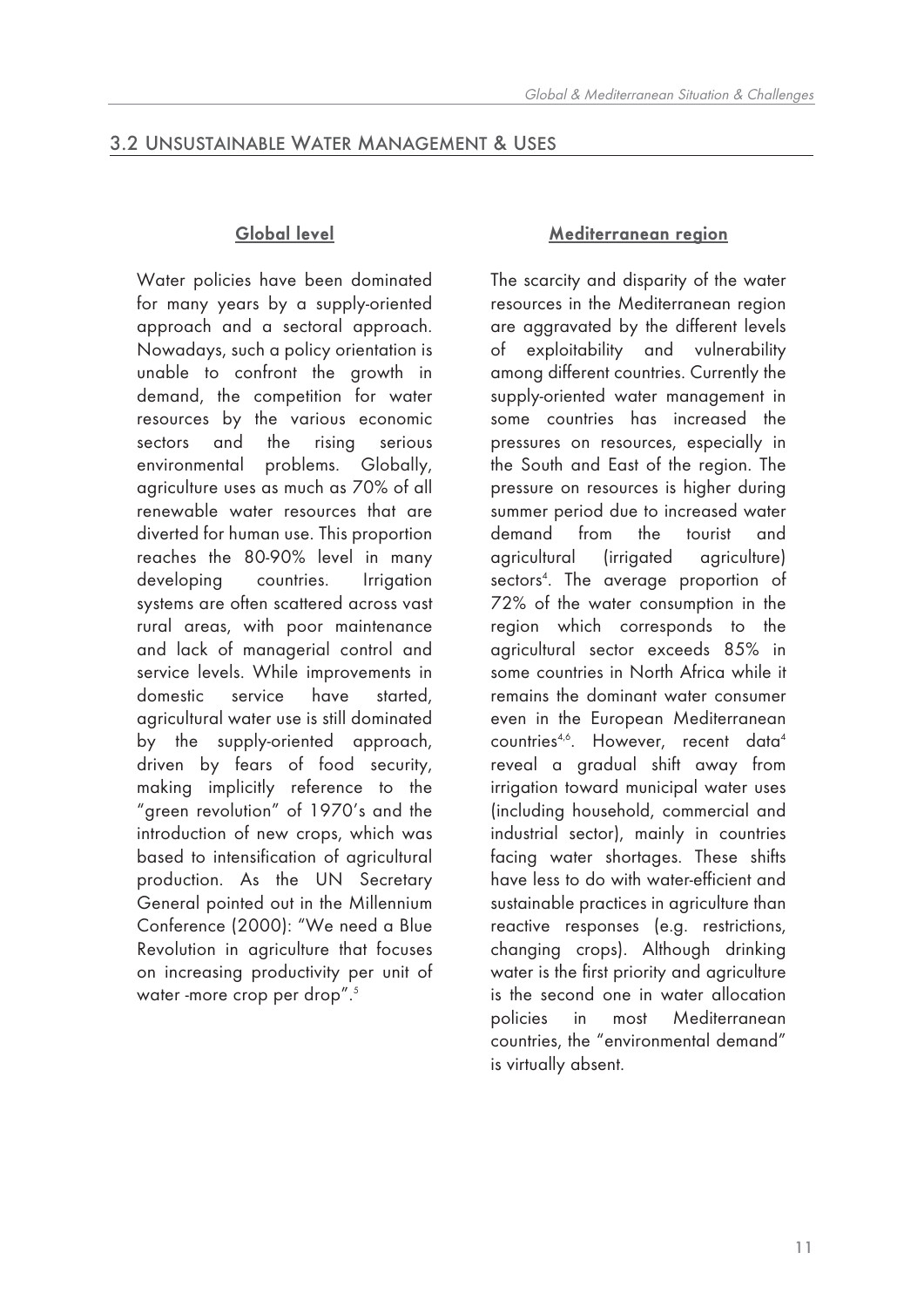#### 3.3 ENVIRONMENTAL RISKS

#### **Global level**

Water bodies worldwide serve as the recipient of huge quantities of all kinds of wastes discharges from agricultural, industrial and domestic activities. Emissions of organic pollutants from industrial activities are a major cause of degradation of water quality. Middle income countries seem to have the biggest contribution.<sup>7</sup> Increasing water pollution causes the deterioration of water quality and threatens human and aquatic ecosystems health, economic development and social prosperity.

In addition, the extreme variations in rainfalls and water flows whether due to climatic changes and/or due to other reasons (e.g. land mismanagement, deforestation, etc.) lead to droughts and floods followed by large scale loss of human lives and damage to economic, social, cultural and environmental assets. Among the latter soils suffer from erosion. During the 90's more than 90% of the people killed by natural hazards lost their lives due to extreme hydrological phenomena such as floods, droughts and tropic cyclones.<sup>5</sup>

#### **Mediterranean region**

The Mediterranean Sea faces heavy pollution problems, resulting from human activities (agricultural, industrial and residential) on land. In addition, many of the region's aquatic ecosystems are threatened because of the deterioration of water quality and quantity.<sup>6</sup> The coastal ecosystems are at their most vulnerable in the face of the process to built-up the Mediterranean coasts. Urbanisation, pollution, over-exploitation of natural resources and fragmentation management approaches of natural resources pressure Mediterranean aquatic ecosystems and biodiversity. The region has lost more than the 50% of its wetlands and in some places this rate reaches the 90% or more.<sup>4,6</sup>

On the other hand, many parts of the region suffer frequently from years of drought, resulting from the overutilisation of water resources and climatic changes, while urbanization, deforestation, etc. contribute to temporary floods. During the 20<sup>th</sup> century at least fifteen floods had been recorded in Mediterranean countries and each took more than 100 to 1000 victims.<sup>6</sup> Sensitivity to the increased climate variability of the region would be greatest in water resources systems under demand-supply stress or due to water quality problems or where natural supply and use are closely matched, as in the case of the Southern and Eastern Mediterranean countries (particularly in their semi-arid and arid parts).8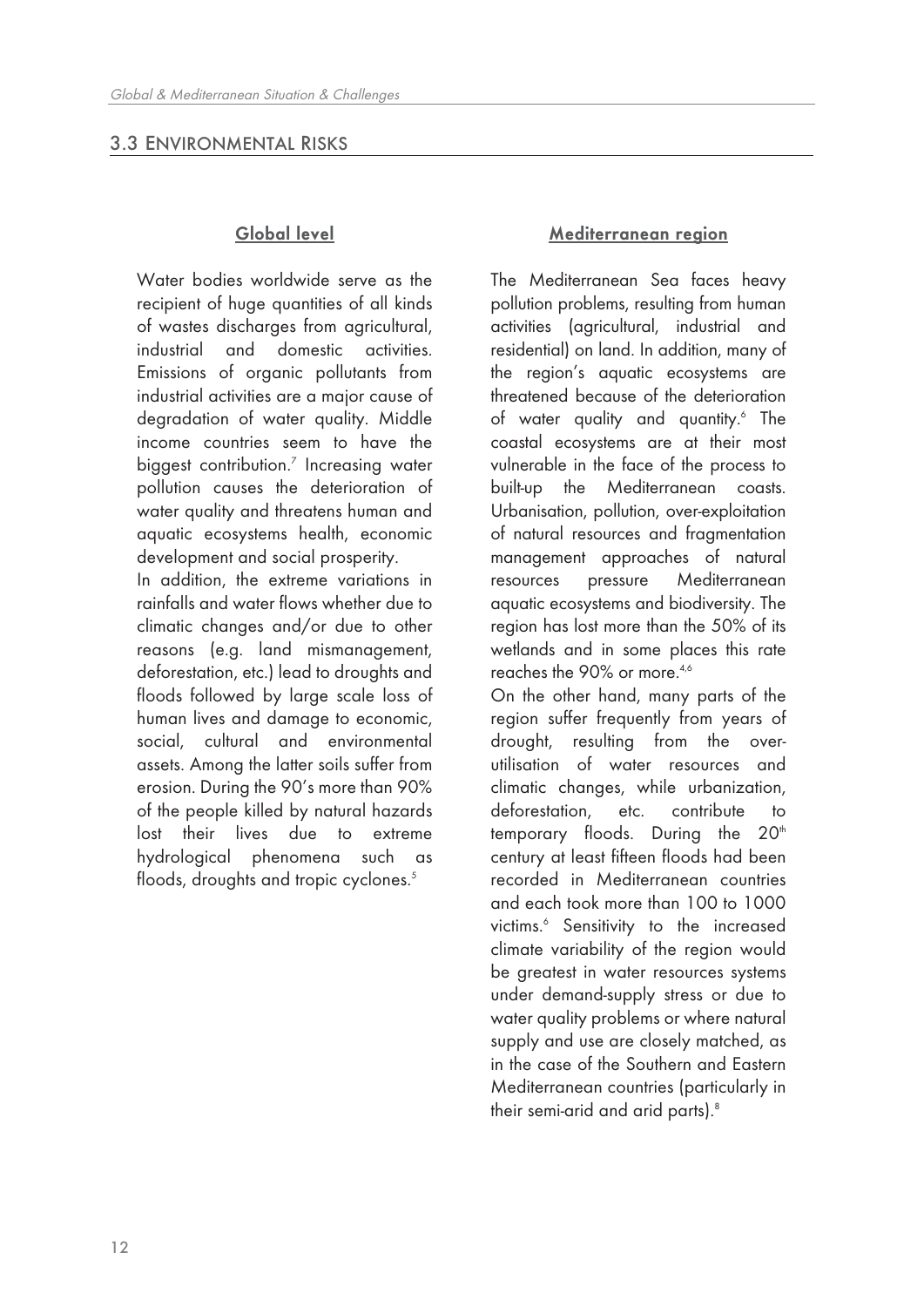#### **Global level**

Some forecasts suggest that by 2025 more than 3 billion people will face problems due to water scarcity. This is not because our planet lacks water. Basically, the reason is that water resources are unevenly distributed but, more importantly, they are still undervalued and mismanaged. As it was recognized at the 2nd World Water Forum: "the world water crisis is a crisis of governance, not one of scarcity". Sectoral approaches are still prevailing in water management, which is usually left to institutions with topdown decision and operation mechanisms, the legitimacy and effectiveness of which are frequently questioned. At global level the water quantities are adequate to meet the needs of all people if the way water is managed will change. Integrated Water Resources Management (IWRM) has become an accepted framework for the "effective management and governance of water".

#### **Mediterranean region**

According to the experts the future scenarios show that conflicts and interests in the region between upstream and downstream, towns and rural areas, and between the short and long term priorities will get worse, if current management and governance practices of water continue. In this context, especially in Southern and Eastern Mediterranean countries, given the demographic pressure, the major concern is maintaining the social stability. The compartmentalized water management approach, the lack of coordination and cooperation between different institutions dealing with water management at local, national, and even at regional-international level, inter alia, contribute to the governance and management crisis in the region.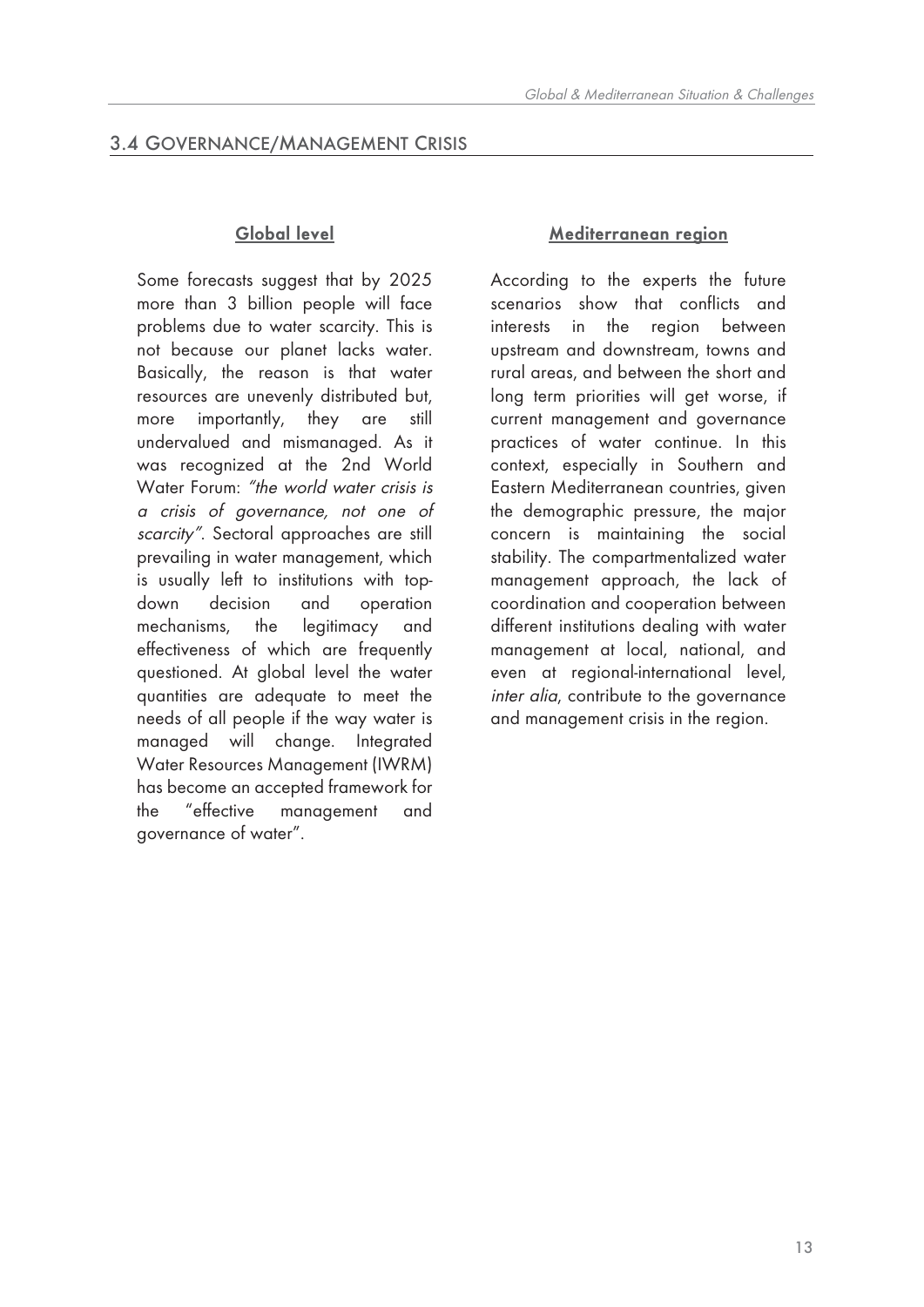### **4. THE CONCEPTUAL FRAMEWORK FOR IWRM**

…domination of sectoraloriented water management…

…widely acknowledged need for IWRM & but conceptually debated…

…a balancing process…

Water management has evolved over the years by responding to the particular needs of each sector rather than by balancing overall needs. The result has been vertically divided functions in water use and management which has made water management rather inefficient in most cases. The skeptics argue that most water management approaches will continue to be based on sectoral divisions, thus the key is to look for "win-win" solutions: policies that facilitate immediate action and contribute to gradual structural changes within/among the sectors. <sup>9</sup> This could be done by creating an Integrated Water Resources Management (IWRM) framework in which the challenges and needs will be faced in a holistic way.

Since the Mar del Plata conference, 1977, IWRM has been advocated widely as the most sustainable means to incorporate the multiple competing and conflicting uses of water resources. While the need for an integrated approach of water management is widely acknowledged, the literature demonstrates a wide range of definitions and implementation approaches. Some analysts present IWRM from a theoretical perspective and others apply a more practical interpretation to the concept, describing it as a set of management tools that recognizes the greater interrelatedness of resources and uses with each other and within a total system.<sup>10</sup> However, the regional and national institutions should adapt their practices to their special realities, consulting the collaborative concept and framework that it emerges globally and regionally.

So, one can say that IWRM is not a final product but a dynamic process. In fact, it is a balancing process providing for an ensemble of means, tools and methods for the development and management of water and other related resources with the objective of attaining water security and sustainability. In the framework of IWRM implementing one policy or management tool may result in the need to modify others; thus it requires vision and **political will** to introduce and mainly to implement.<sup>11</sup> By its very nature, the approach challenges existing orientations, institutional arrangements and the objectives and character of sectoral policies. Thus, the **understanding** by the people and institutions of the need for change and also the way in which change will take place is a prerequisite.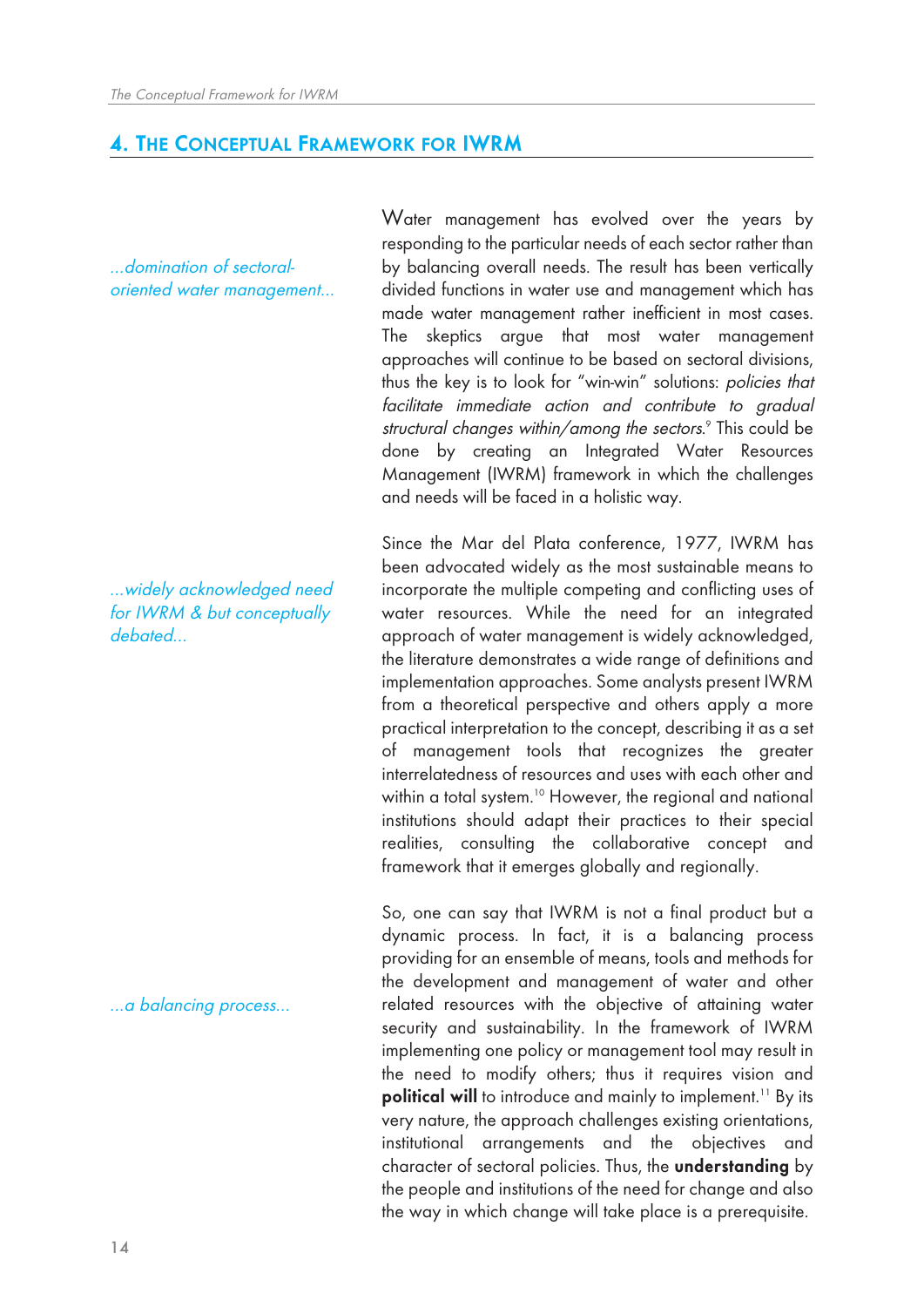While IWRM is accepted in principle internationally, it is often considered too complex and difficult to understand and implement at regional, national or local level. Therefore, there is a strong argument by some experts and politicians that it can only be developed through working within traditional sectors and gradually developing capacities and mechanisms for integration: a "twin-track" approach. The need for an IWRM framework will require enhanced policy coordination. This is not a prerequisite for success but it certainly contributes to it as what looks extremely successful from a limited sectoral perspective is far less appealing when the wider environmental and socio-economic implications are taken into account. Creating these levels of **synergy** is far from being easy. After all perhaps the most realistic approach is to develop synergies successively with each step having a clear purpose and demonstrative benefits.<sup>9</sup> …a "twin-track" approach…

# **5. THE FOUR WATER PRINCIPLES OF DUBLIN**

The concept of fully integrated water resource management emerged basically from the Dublin International Freshwater Conference in 1992. IWRM is based on and in parallel is the vehicle for the practical implementation of the basic "water principles" that were put forward in Dublin. These principles recognise the close interrelationships among economic, social and environmental security.

**1. Freshwater is a finite and vulnerable resource, essential to sustain life, development and the environment:** "Since water sustains life, effective management of water resources demands a holistic approach, linking social and economic development with protection of natural ecosystems. Effective management links land and water uses across the whole of a catchment area or groundwater aquifer".

Water is crucial to all aspects of human life, ensuring good quality of life and sustaining socio-economic development and welfare. Overpopulation, increasing demands in water, pollution and deterioration of water resources quality and quantity make freshwater even more vulnerable and "fragile".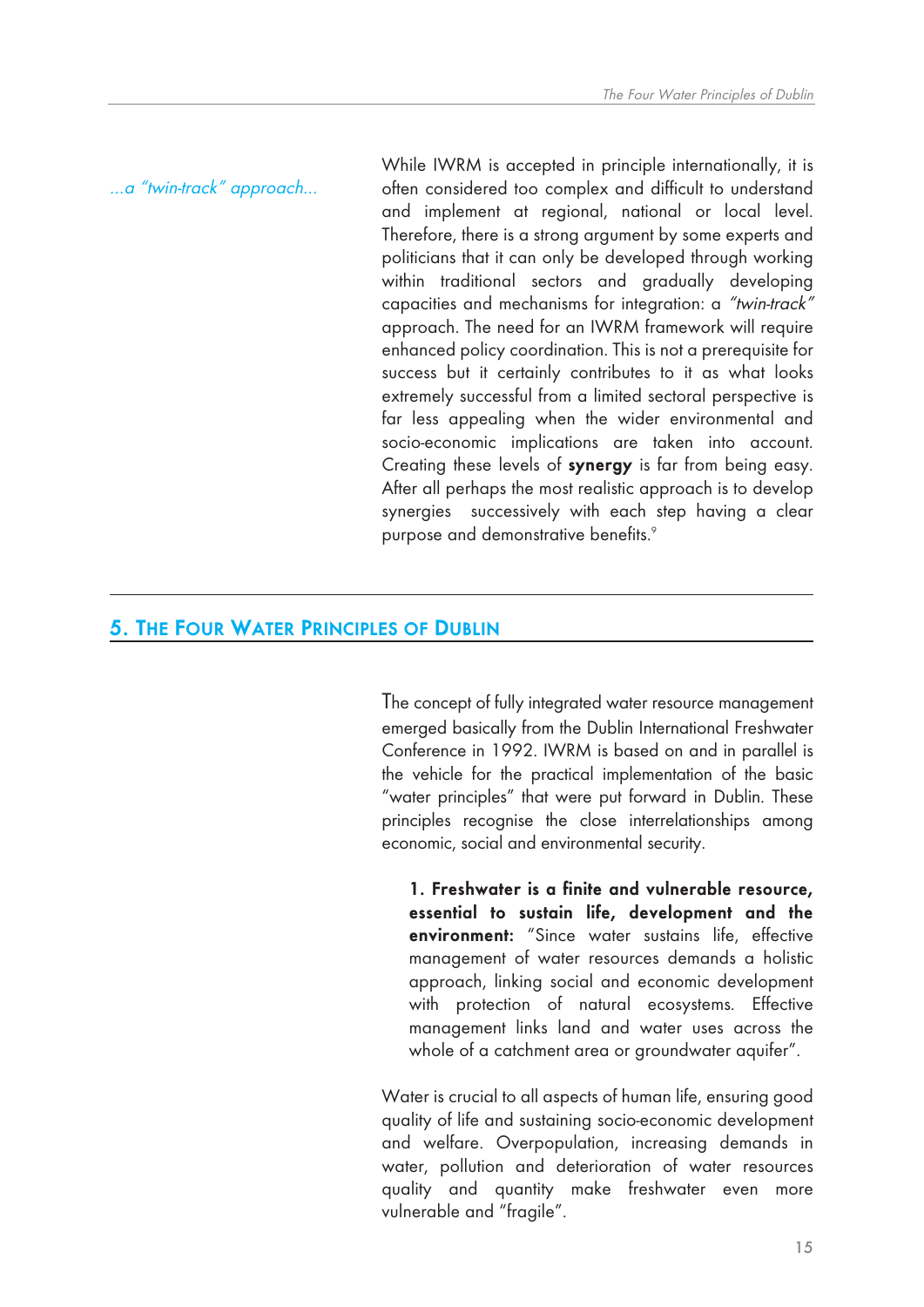…integrating policies for maintenance of water resources and ecosystems to social and economic development…

…achieving consensus & ensuring transparency and democracy…

On the other hand freshwater is a finite resource, with natural limits: the total amount on Earth is considered constant, continuously moving within the hydrological cycle. Human alterations can not be significant, despite the initiatives that are being launched (non-conventional water resources, desalinization). Thus, water management has to be implemented by a holistic approach, integrating policies for maintenance of water resources and ecosystems to social and economic development. Effective water management should attain the balance between the use of resources for the livelihood and development and the protection of the resources to sustain its functions and characteristics. In addition, water management should link upstream and downstream users of water, which means that dialogue and conflict resolution are needed in order to meet the needs of both and to reconcile them.

**2. Water development and management should be based on a participator approach, involving users, planners and policy-makers:** "The participatory approach involves raising awareness of the importance of water among policy-makers and the general public. It means that decisions are taken at the lowest appropriate level, with full public consultation and involvement of users in the planning and implementation of water projects".

The current fragmented framework for water management cannot meet the interrelationships among the various sectors identified at Dublin. Nowadays mostly water professionals manage water, too often on sectoral basis, without coordinating their planning and operations, without collaboration with the environmental community and within administrative boundaries. Furthermore, the most affected and interested stakeholders, the local people whose livelihoods crucially depend on wise water management, do not participate in the decision-making process. The involvement of all interested stakeholders in decision-making promotes consensus and ensures transparency and democracy in the way decisions are made and plans are implemented. The interested stakeholders might be: private sector organisations, professionals, academia, local groups, NGOs, individuals and can be involved in all stages of the public participation spectrum, from information provision and consultation, to taking part in planning, implementation and monitoring of the process, and the evaluation of the outcomes.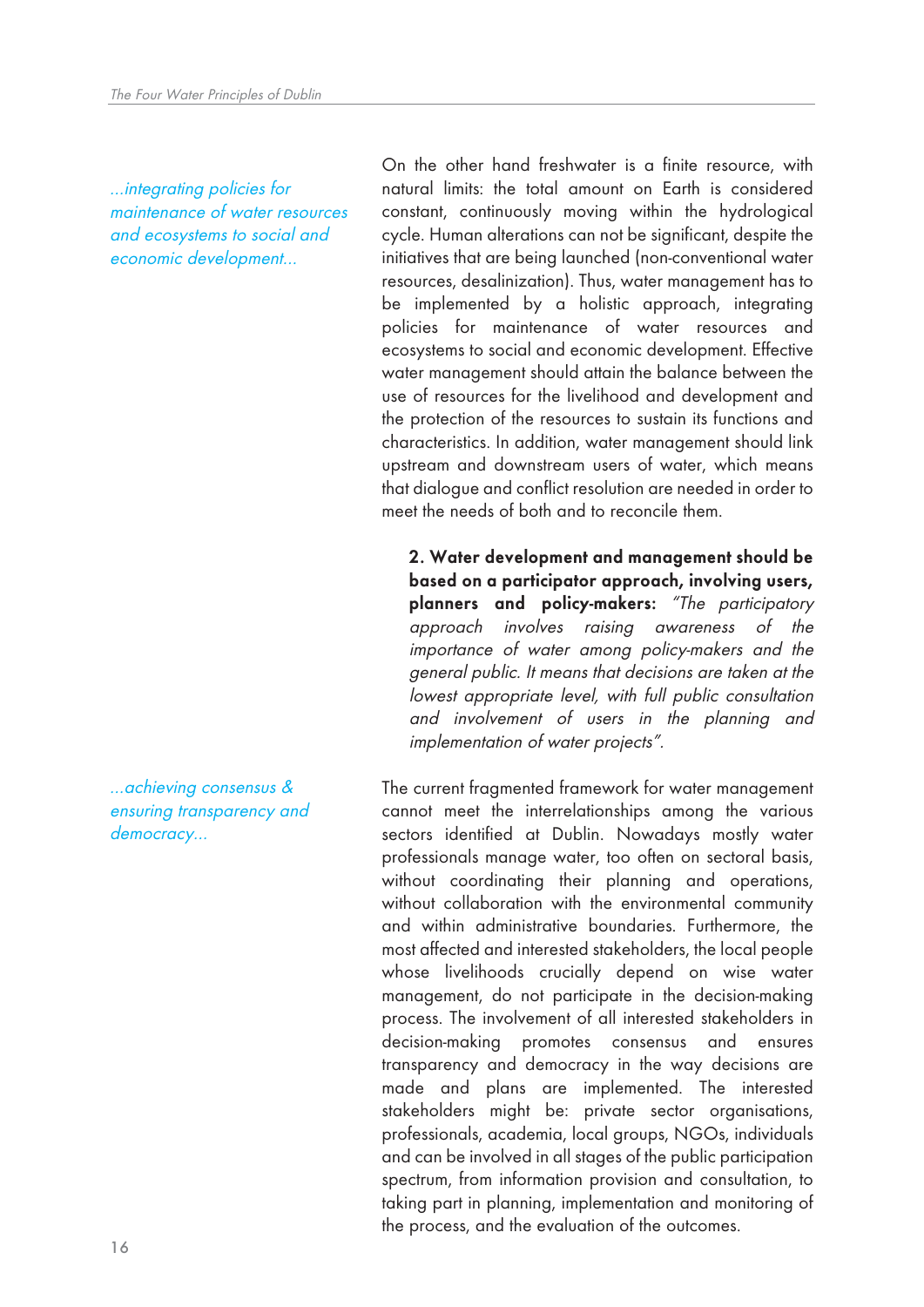**3. Women play a central role in the provision, management and safeguarding of water:** "This pivotal role of women as providers and users of water and guardians of the living environment has seldom been reflected in institutional arrangements for the development and management of water resources. Acceptance and implementation of this principle requires positive policies to address women' specific needs and to equip and empower women to participate at all levels in water resources programmes, including decision-making and implementation, in ways defined by them".

It is widely acknowledged that women play a key role in the collection and safeguarding of water for domestic and very often, agricultural use, in rural Mediterranean communities, but they have much less influential role than men in management and decision-making related to water issues. This has resulted to facility designs and management structures that hamper effective use and management. The role of women (and of men) as decisionmakers varies among societies. Socially defined roles and relations of women and men -differentiated by age, social class, ethnic group and religion- determine how water is managed. While there is a general progress in increasing women participation, some societies maintain barriers that must be taken into account in designing management systems. Participatory process must be established so that women and men jointly make decisions on water management issues. Such processes provide for opportunities for women to benefit equitably from the use of water resources and to participate in decision-making. Thus, there is a need to ensure that the water sector as a whole must be gender aware.<sup>1</sup>

#### **4. Water has an economic value in all its competing uses and should be recognised as an economic good:**

"Within this principle, it is vital to recognize first the basic right of all human beings to have access to clean water and sanitation at an affordable price. Past failure to recognize the economic value of water has led to wasteful and environmentally damaging uses of the resource. Managing water as an economic good is an important way of achieving efficient and equitable use and of encouraging conservation and protection of water resources".

…a gende- aware water management…

…economic & intrinsic value of water…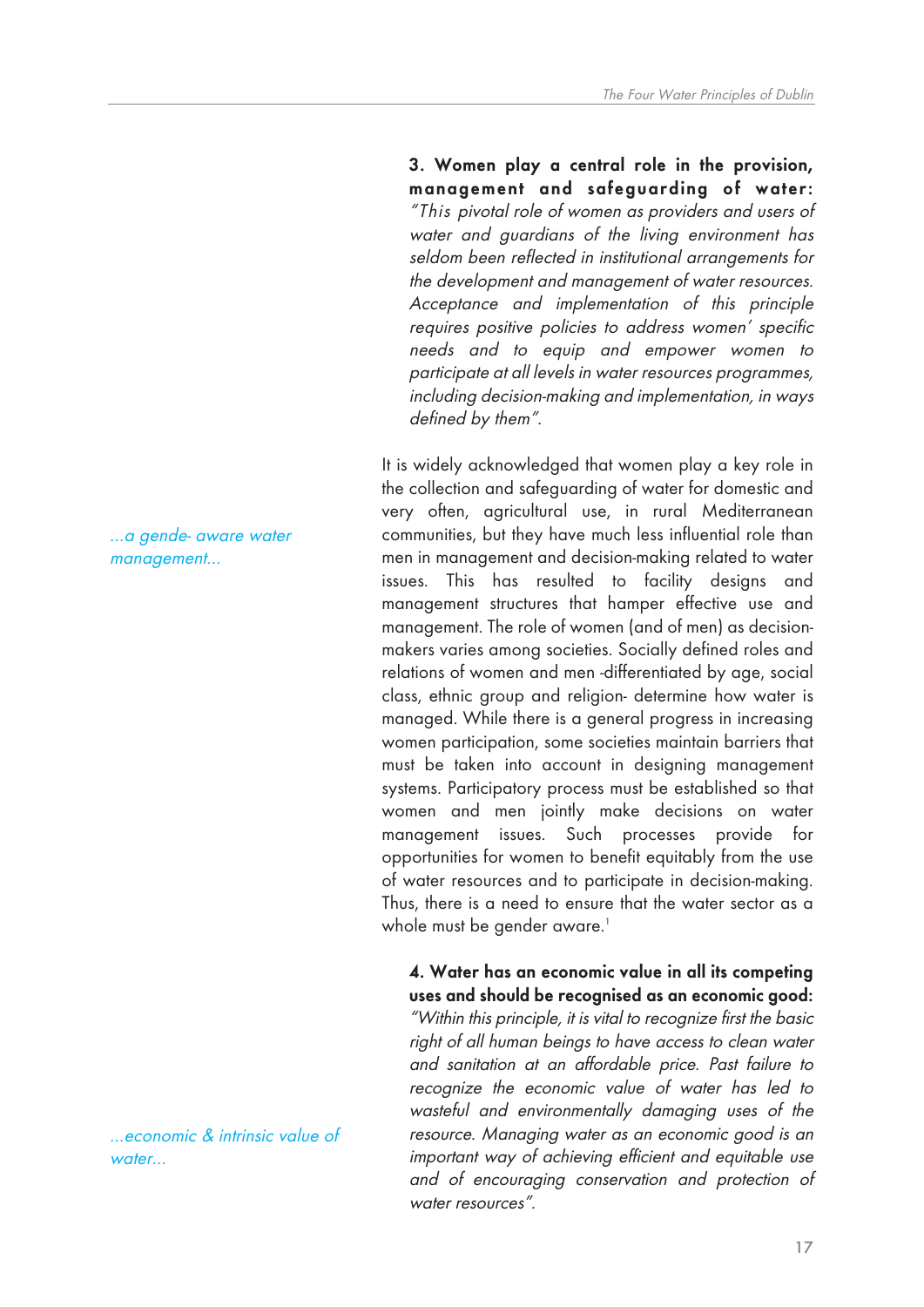It is often said that many past failures in water resources management are attributable to the fact that water was and still is considered as a free good. It is much more correct to say that failures are connected to the fact that the full value of water has not been recognized. However, particularly in the Mediterranean region the non-economic value of water should not be underestimated.

Water, as air, is a public good. However, its use and management requires investments and costs and therefore its value has two components: the economic and the intrinsic one. The economic value depends on the user and the way the water is used, including value to direct users of water, net benefits from return flows, net benefits from indirect uses and the contribution of water towards the attainment of social goals. The intrinsic value includes nonuse values (e.g. existence values, values for nature, cultural values and social values-see the figure below).<sup>1</sup>

This approach indicates that full cost-recovery refers basically to the economic value and it cannot include all other aspects of its intrinsic value. Nevertheless, "full cost recovery" should be the objective for almost all water uses. In a simplified way full-cost pricing of water recommends that consumers be charged the full cost of providing water services, including collecting, treating, and distributing of water and also, disposing of wastewater. This does not preclude governments from providing targeted and transparent subsidies to the poor and vulnerable, acknowledging the social value of water. Pricing policies must be accompanied by transparent subsidies to lowincome communities and individuals allowing them to meet their minimum requirements and also, encouraging user participation in decision-making. Such a pricing approach will encourage infrastructure investments and private sector involvement and provide the revenue to cover the costs of operation and maintenance.<sup>1</sup>



…full-cost recovery strategies without burdening the poor and vulnerable…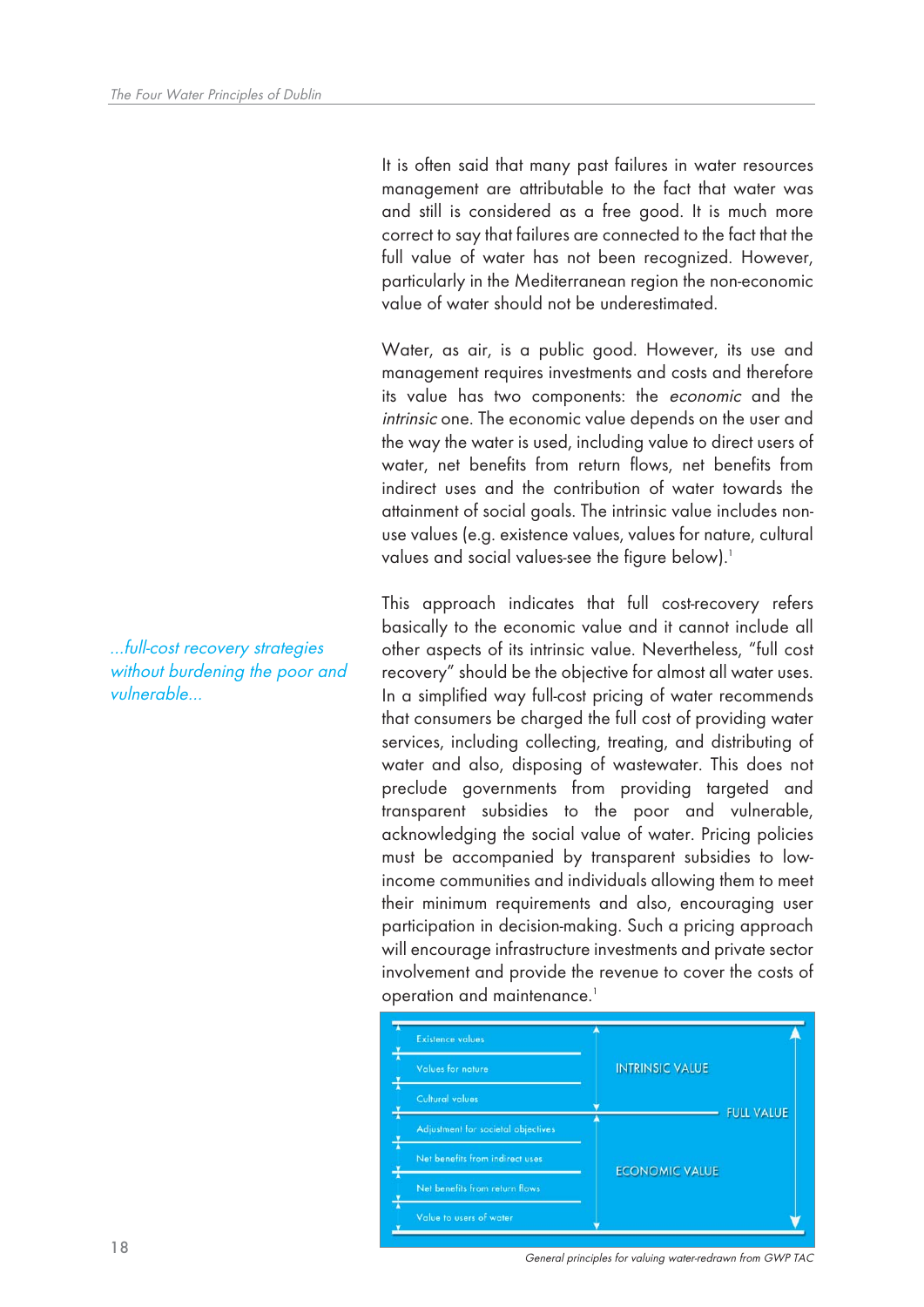# **6. THE CONCEPT OF INTEGRATION**

…managing resources with a holistic way, balancing competing demands in the various sectors…

IWRM looks at the entire hydrological cycle and the interaction of water with the other natural and the socioeconomic systems. The same water can serve many different purposes and uses in different places and sectors. The sustainable use of water resources calls for the "overstepping" of the traditional boundaries: they must be viewed in a holistic way, balancing competing demands in the various sectors.<sup>11</sup> A systemic and integrated approach for decision making is required which recognises the interdependence of the three main areas: environment, social stability and welfare and economic development and also, acknowledges the interrelationships among the included sectors.

Especially regarding the situation of the water resources in the Mediterranean region, characterized by supply oriented management; resources under pressure and overexploited, partly due to social problems; environmental quality degradation, the need for a holistic management strategy is evident. One of the lessons learned over the years is that the technical solutions alone cannot provide the increasing population of this complex and "peculiar" region with adequate quantities of safe water and sanitation facilities and, in parallel, maintain the integrity of ecosystems. The region needs to integrate the technical, institutional, managerial, social and economic aspects of its water resources implications into an overall management strategy able to bring its water demand in line with its natural renewable water resources.<sup>12</sup>

More specifically, the concept of integration of policies on water management can be explained better when it is seen from two aspects: the horizontal aspect (cross sectoral integration) and the vertical aspect (sub-sectoral integration).

…compatibility of sectoral objectives with those of sustainable water management… As far as the **horizontal integration** is concerned (integrating policies among various sectors) this involves the coordination and mutual coherence and ideally, compatibility of the objectives among different sectoral policies (in agriculture, industry, domestic sector, ecosystems, etc.). IWRM implies that water issues within all economic and social sectors should be considered in the overall management of water resources. Thus, water policies must be integrated with economic as well as sectoral policies.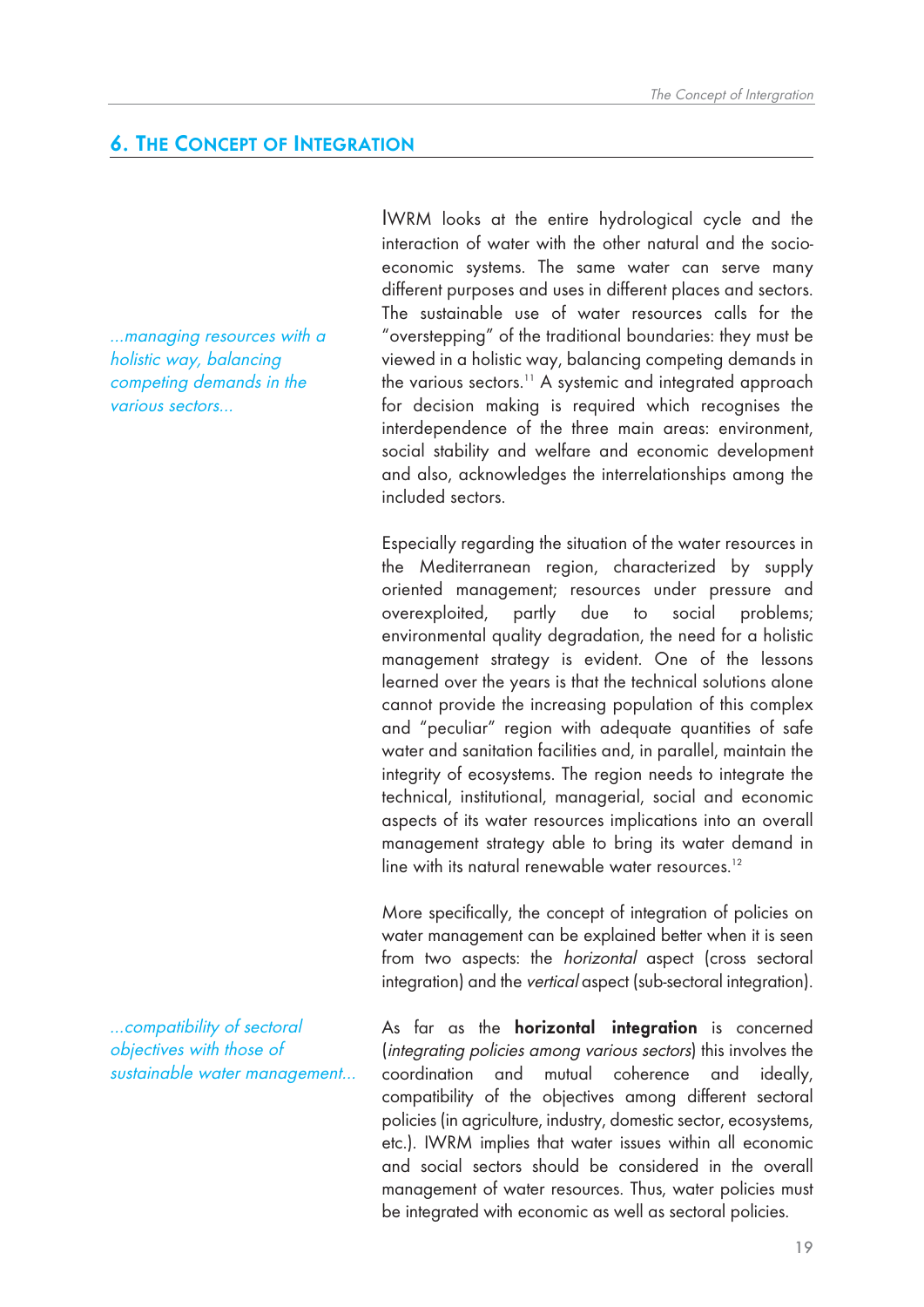A review of compatibility of sectoral goals and objectives with those of sustainable water management is an initial and essential step. The strategies and policies of the various sectors must be assessed for possible impacts on water resources and such assessments must be taken into account when planning and prioritizing developmental projects. In simple words, economic and social policies need to take into account the water resources implications. Consequently, the water resources management system must include crosssectoral information exchange and co-ordination procedures, as well as techniques for the projects assessments with respect to their implications for the water resources in particular and society in general. Sensitization of and cofsensus building among key stakeholders on priorities and actions needed towards making integrated sectoral policies is absolutely necessary. However, as most sectoral policies are still centrally driven it should be essential to establish mechanisms and structures of continuous evaluation and review of policies for monitoring, assessment and gradual readjustment of them.

On the other hand, the development and management of water resources have an impact on the economy and society in various ways such as migration, settlement growth, and changes in the composition of industries. It is also, necessary to examine the effects of unsustainable water resources management on sectoral priorities and prospects for the future. Evaluating the costs of ineffective water management (lessons learned, etc.) and the benefits from an integrated approach for all the sectors involved could provide valuable support for further development and implementation of integrated policies.<sup>1</sup>

At the operational level the success of the integrating water planning initiatives depends also on procedural matters and issues related to communication and collaboration among people. The involvement of all concerned stakeholders in planning and management is a key-element in achieving a holistic and balanced management of water. However, proper collaboration among stakeholders does not happen automatically. It requires preparation and good facilitationcoordination. Another perspective is that integration could be sought across geographic levels in terms e.g. of national and regional policies. This includes the building of synergies and partnerships for conflict management and resolution as well as for evaluation of trade-offs between different objectives, plans and actions.

…economic and social implications of water management should be taken into account…

…involvement of all concerned stakeholders…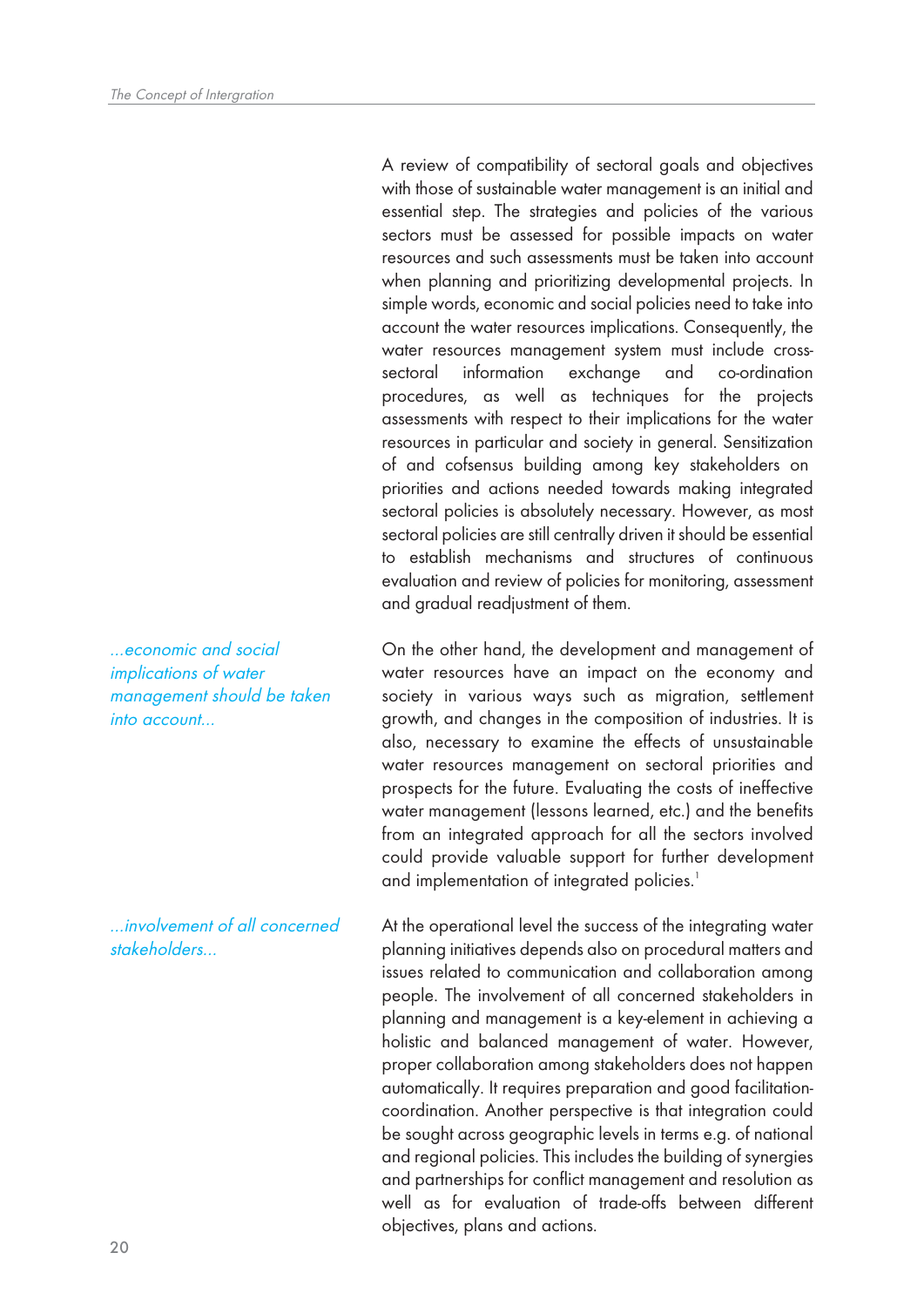The **vertical integration** of policies refers to a sub-sectoral approach. It suggests a comprehensive consideration and coordination of the different means available (economic and management instruments, legislation/regulation, institutional roles, technology, etc.) belonging to the same sector.

Water cycle is the "integrated water resources model" of nature. A sustainable management practice of water resources must not only take into account but also respect the fragile balance between the components of the water cycle. Rainwater, terrestrial water (lakes, rivers, etc.), coastal and marine water, wetlands: all must be managed in a holistic manner that is based on their particularities and implications, using all the available tools and methods. IWRM looks at the entire hydrological cycle, linking different components of the water resources, such as freshwater & coastal waters, surface & groundwater, upstream & downstream and "green" & "blue" water.<sup>1</sup> In particular, "green" water refers to terrestrial ecosystems whereas "blue" water refers to aquatic ecosystems. It is worth mentioning that most of the water management schemes focus on "blue" water, thus overlooking the difference between rainwater and run-off or evapotranspiration and soil water management. Therefore, the integration of "green" water management has a significant role in the protection of ecosystems.

On the other hand, the recognition of freshwater and coastal and marine environments as a management continuum is a basic concept in an IWRM approach. Freshwater systems situation determines the conditions of the coastal zone and this is the case of upstream-downstream management. The implementation of actions to protect upstream areas aims also at the preservation of water quality downstream, thus recognizing the important link between land management and water quality. Land use developments influence the physical distribution and quality of water and must be considered in the overall planning and management of the water resources. The development of river basin action plans (especially for high-priority risks basins) including their rivers, lakes and aquifers is needed in order to integrate land use planning, in upstream regions in particular, with water management and conservation. The cases of catchment and river basin management can serve as models of IWRM implementation, including the integration of water, land and other natural resources, and also managing issues of water quality-quantity, surface water-groundwater and upstreamdownstream water interests.

…water cycle: the "integrated model" of nature…

…IWRM looks at the entire hydrological cycle…

…actions to protect upstream areas aims also at the preservation of water quality downstream…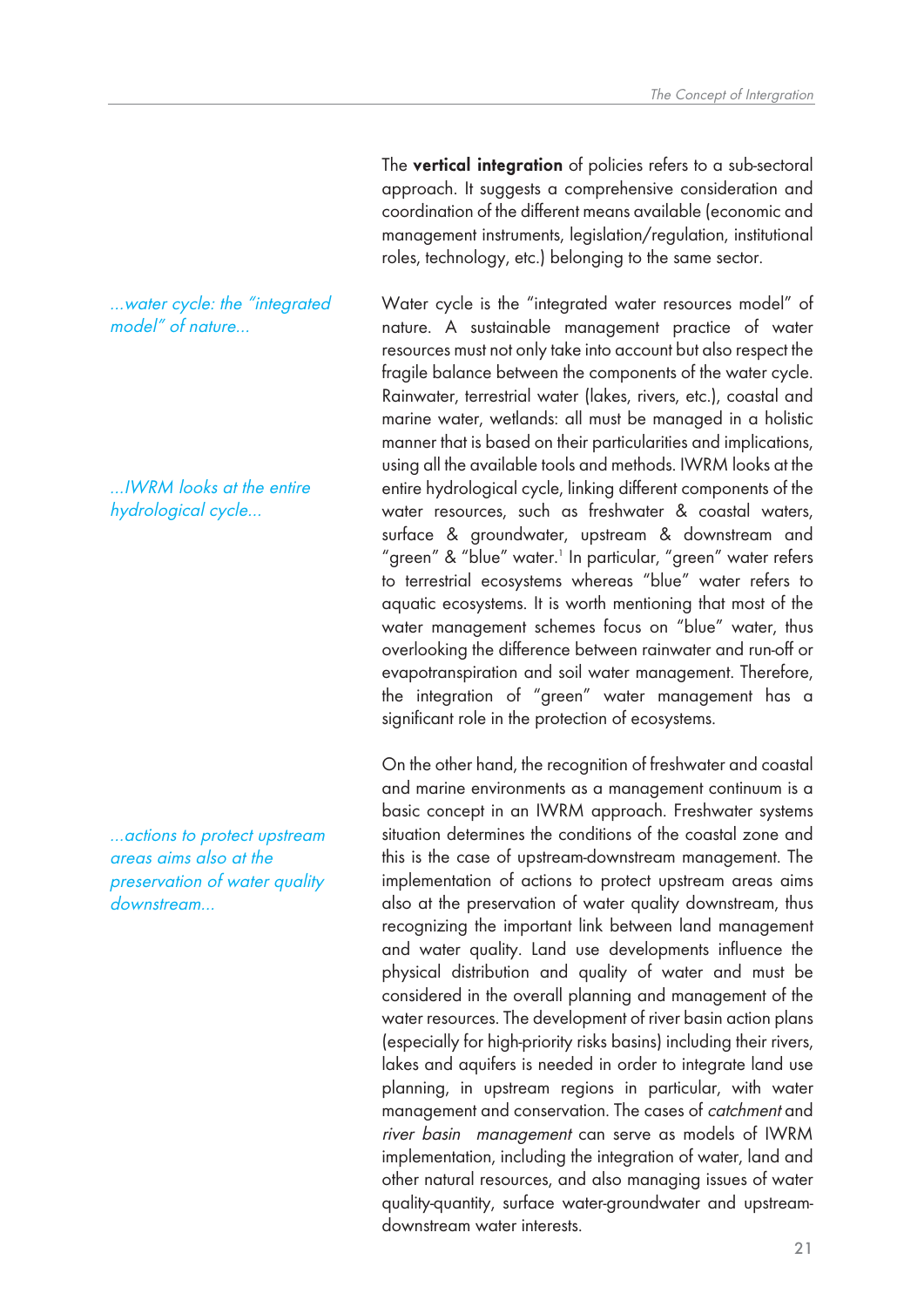The abovementioned key-notes on the vertical and horizontal aspect of integration in water resources management can be displayed on the following figure<sup>1</sup>:



Finally, we should highlight that the management approaches to be practiced should be adapted to each country, region, etc. depending on its physical and environmental characteristics; institutional and administrative systems; economic development and cultural values. Thus, although the concept and principles of integrated water management are common, the strategies and tools may vary widely, even within the Mediterranean region, according to the diverse sociocultural, economic and environmental conditions of the various countries.

…management approaches consistent to the situation of each country/region…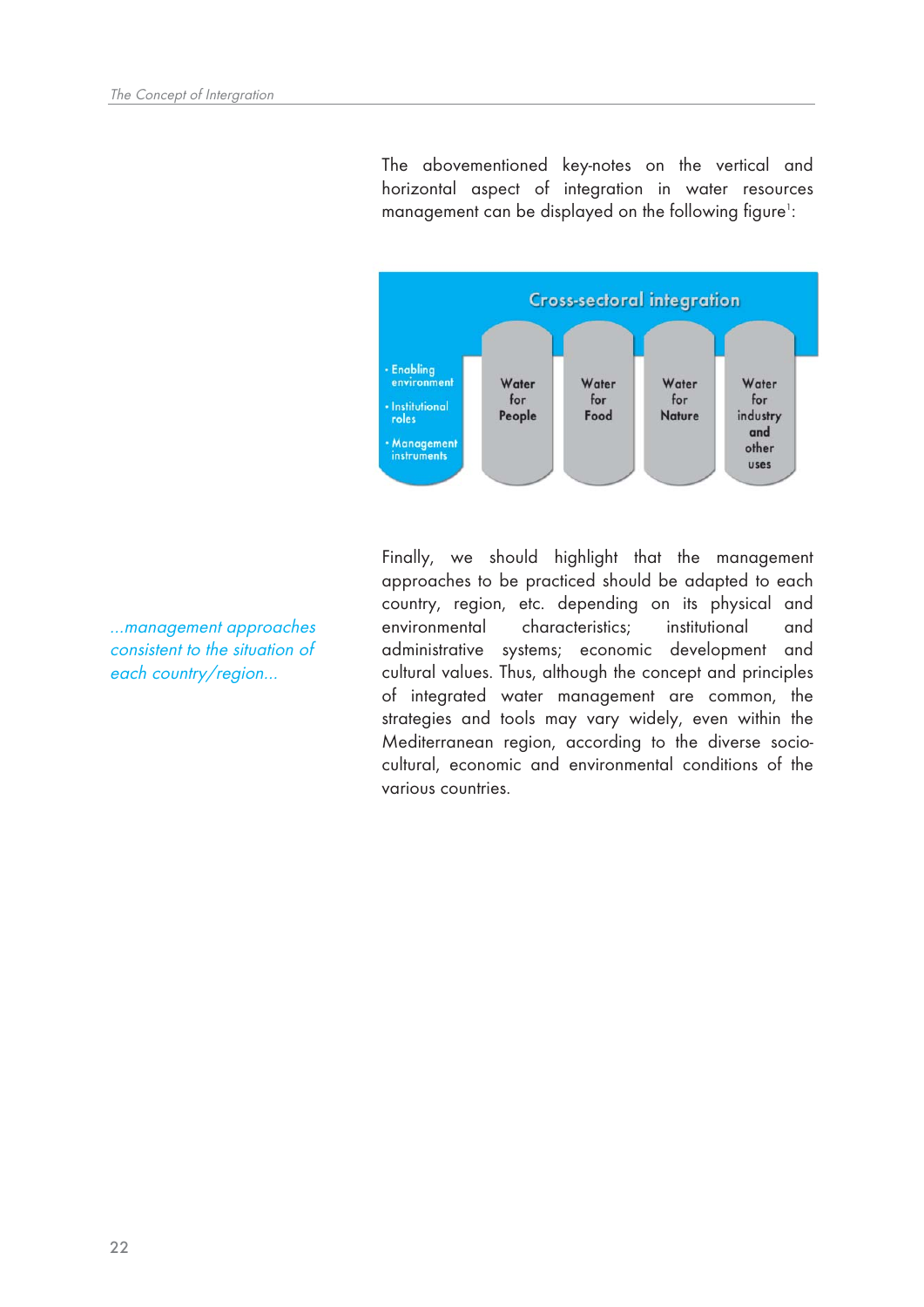# **7. APPLYING IWRM: THE TOOLS & METHODS**

The transition in the Mediterranean from a water supply driven phase, where water resources development was the major focus, to an IWRM phase, focusing on water management integrating the social, economic and environmental perspectives would require important transformations. However, IWRM is under way in the region and there are important tools and methods for its implementation, such as the development of River Basin Organisations (RBOs), the incorporation of the stakeholders in decision making, water demand management instruments, reform of laws and policies, etc.; many of these have already been taken, in various degrees in some cases.<sup>13</sup>

It is evident that the prerequisite for preparing and implementing IWRM is a clear political will and the appropriate reform in the governance of water. Achieving a more effective governance of water requires a set of actions, such as those for:

- setting sensible economic *policies*
- preparing clear *legal* frameworks and strong regulations
- ensuring financial sustainability
- getting legitimacy and "ownership" by society through participation of all stakeholders
- developing adequate *administrative capacity* to manage the resources.

The above actions and their particular roles in implementing integrated water resources management are presented in the following paragraphs.

… a clear political will & a more effective water governance…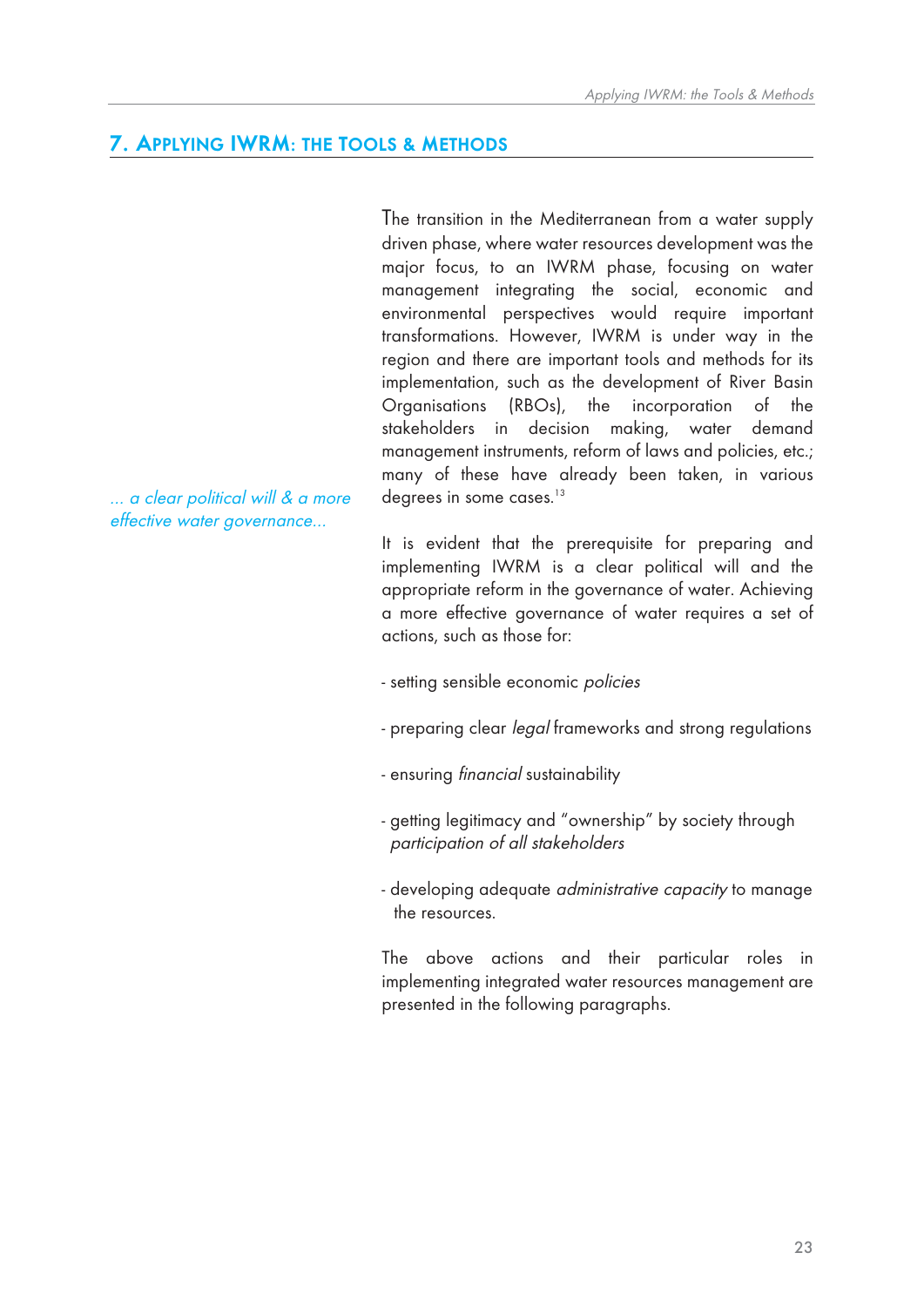#### 7.1 WATER POLICY

#### …an ideal policy & the "win-win" solutions …

An *ideal* IWRM policy should exhaust all opportunities to rearrange the bundles of water endowments among different users to attain **"win-win"** outcomes. In fact, the criterion for measuring the success of an IWRM policy can be that no further re-allocation of water could make any user better off without making someone else worse off including non-human or non-commercial uses, such as natural ecosystems preservation. In other terms, the only re-allocations left are of the "win-lose" type. For instance, a policy of re-cycling wastewater for irrigation could potentially leave both farmers and households better off and allow adequate water for the local wetlands and thus, be a "win-win" policy. However, continuing with this type of policy, at some point, will leave some worse off, regarding the contamination of groundwater or food set in making more recycling a "win-lose" outcome. The ideal IWRM policy, will implement recycling to the point where it still implies a "win-win" outcome and this is a ToolBox case-study of "Using Reclaimed Water in Amman Zarqua Basin" in Jordan (see the following text box)<sup>11</sup>.

A 25-year draft "Reclaimed Water Utilization Plan" -focused on the Amman-Zarqa Basin- has been prepared to support the implementation of Jordan's **water policies** and in consortium with a Groundwater Management Action Plan for the overpumped highland's aquifers. Development of the Plan required open discussion about acceptable use of reclaimed water and the appropriate standards, regulations to safeguard public health and the environment and potential impact on markets for irrigated crops. It also required examination of a wide range of interrelated options of water use and management, from industrial applications and replacing groundwater used for irrigation in the highlands, to replacing freshwater currently used in the Jordan valley for irrigation with reclaimed water. The plan also considered requirements such as protecting the public, conserving resources (water, land, vegetation, etc.), complying with international treaties and ensuring environmentally sound practices and included some supporting actions. Supporting actions were: proposals for *on-farm water* management, a regulatory framework, water improvement quality plans, monitoring and information management and crop marketing plans. Some of the lessons learned were: standards and regulations tailored to specific uses gain wider acceptance than one standard for all uses; searching for the appropriate standards was a good mechanism for initiating public dialogue and awareness; reduction of salt levels in the municipal water supply will benefit irrigated agriculture using reclaimed water and establishes urgency for investing in a new, high-quality, fresh water supply for municipal use.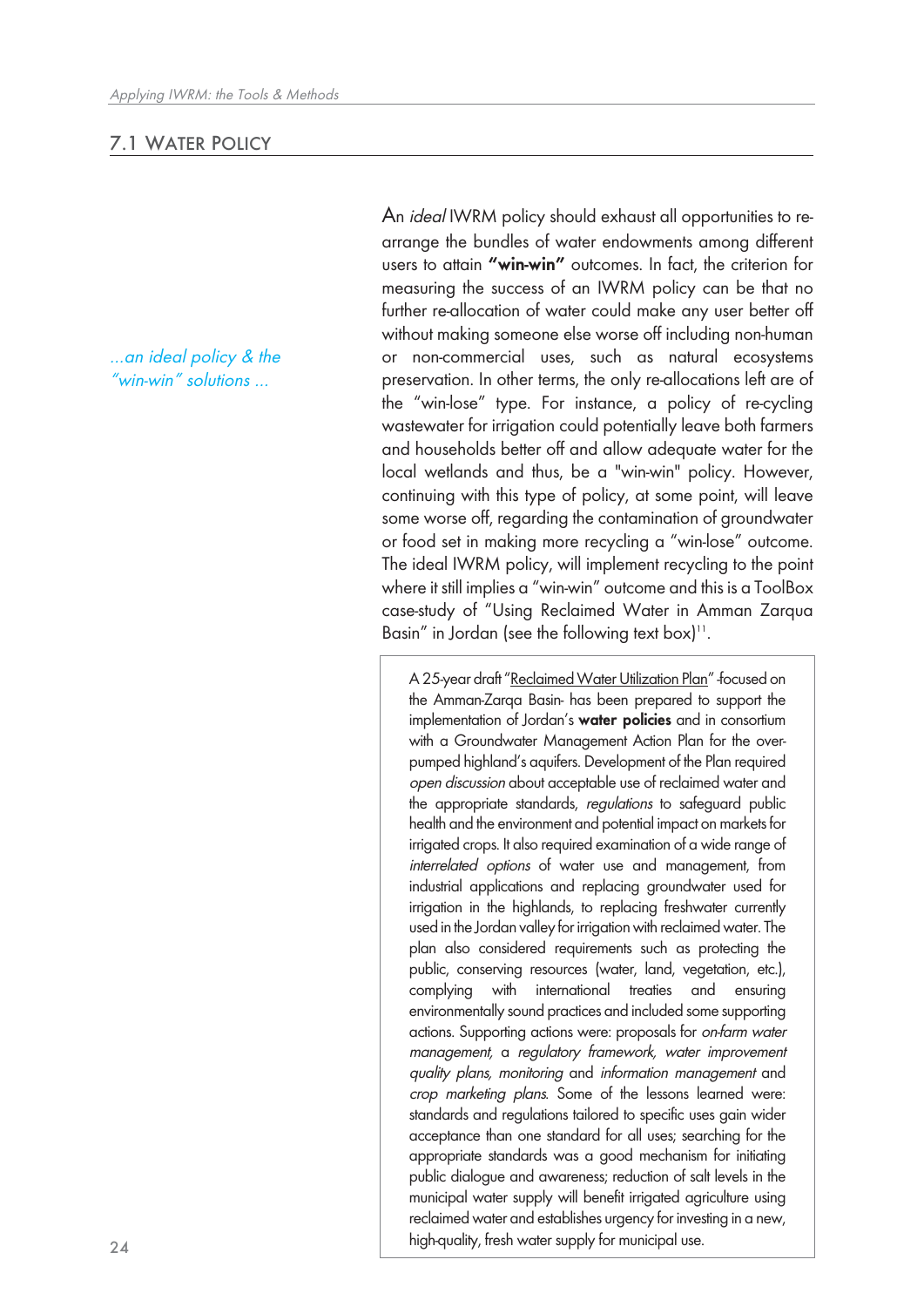…dialogue for policy formulation and the role of government …

…prerequisites for a successful dialogue…

…clarifying the authority lines overcomes lack of coordination between government departments…

…promotion of a common understanding of gains & a strategic plan to achieve them… Policy making is the first stage of IWRM implementation and at this point the role of government is leading. Devising policy for IWRM is a process of constant refining of a few broad principles to many specific policies. A great challenge is to provide an enabling environment for stakeholders' consultation and **dialogue** in an ongoing manner throughout the policy formulation phase.

To this end, the government must provide three types of support for a successful dialogue, namely: a structured process for participation of the various stakeholders; tightening the cooperation among the government departments (that may work in isolation from each other) and capacity building for the public to understand what gains are at stake. Finally government should set out a strategic plan to fulfill the abovementioned objectives. Providing a structured opportunity for stakeholders to participate in the dialogue will have multiple benefits. It will add stability and legitimacy to the exercise, give individuals a sense of impact on the public debate and clarify the authority of stakeholders where overlapping of roles and confusion may arise.

Lack of clarity in the roles and responsibilities are the most common problems in the Mediterranean countries leading to a break-down of cooperation among government departments as participants in the dialogue. Where the existing legislative and administrative structures have led to confusion as to which agent is the "referee" among the "players", as is often the case between the different Ministries involved in water management, typically those of the Environment, Agriculture, Energy and Development it is likely that departments will work in isolation rather than coordinate. In such cases it will be critical that all affected parties participate in a discussion to rationalize and improve the situation.

The government's role is also to promote a common understanding of **what** is to be gained and **how** it is to be achieved. Spreading an understanding of the gains may involve education, media campaigns, as well as selection of pilot projects chosen for their capacity to demonstrate IWRM in practice. The strategic policy and common vision on how to achieve gains at practical level may be facilitated by the adoption of a clear focus on priority actions; a set time-frame; a financial policy and a long-term commitment towards IWRM.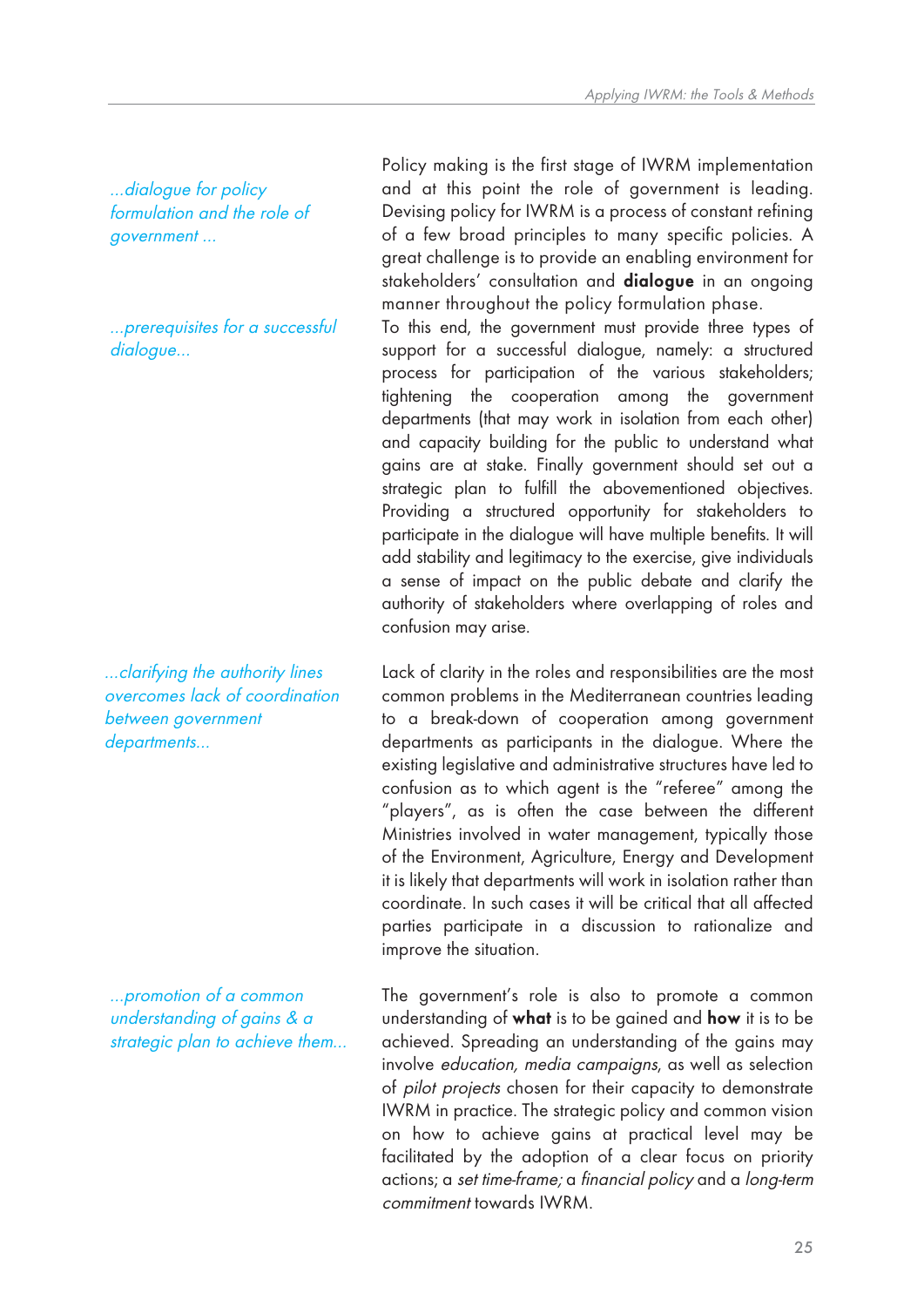…polluter pays…

…pollution levies & other water charges used to finance water improvements…

A clear timeframe and a commitment for the long run are of great value when it comes to billing the reform. A welldocument case comes from outside of the region. The Dutch example of billing the service of waste water treatment on polluters exemplifies the role of cost recovery as a potential tool for IWRM. As a confirmation to the Dutch success story, a recent econometric study estimates that **cost recovery** is a major policy variable that explains the performance of the water policy overall.<sup>14</sup>

As the Dutch water levies show, cost recovery can affect the behavior of users by stimulating increased efficiency in the use of water, including cutting down of polluting discharges. The way consumers are charged is calculated by dividing the volume of polluting discharges per inhabitant, which ensures that polluters pay fully for cleaning up. The policy has succeeded in lowering pollution levels remarkably. The success is partly explained by the effect of rising pollution levies -they doubled the period: 1980-1993 on consumers' incentives to conserve water as well as pollute less. At the same time, water charges may be used to improve the quality of infrastructures that supply water. In the case of the Netherlands, pollution levies have been used to finance water treatment stations, which in turn expand the quantity of water available for re-use, and therefore increases the total quantity of water within the country. Similarly, levies could be used to mend old and leaky distribution networks, and realize water savings that in some cases amount to 30% of the total water supplied within urban networks. Moreover, increasing the supply of water would, under market conditions, lower the cost of water to consumers, thereby making cost recovery the shortest way to lower water prices.

Another example of water policy based on tariff measures is the Tool Box case study of "Drinking water supply for the Rabat-Casablanca coastal area" (see the following text-box).<sup>11</sup>

In the case study of **"drinking water supply for the Rabat-Casablanca coastal area"** a policy issue was undertaken to compress water demand of the area. The policy was based primarily on tariff measures and also, on raising water-saving awareness of users and the involvement of the private sector. Implementing this policy enabled a significant control of the water demand of the area, delaying for more than 20 years the water transfer projects that would have taken place in other case. One of the lessons learned was that adequate tariff structure was the principal measure to encourage water economy.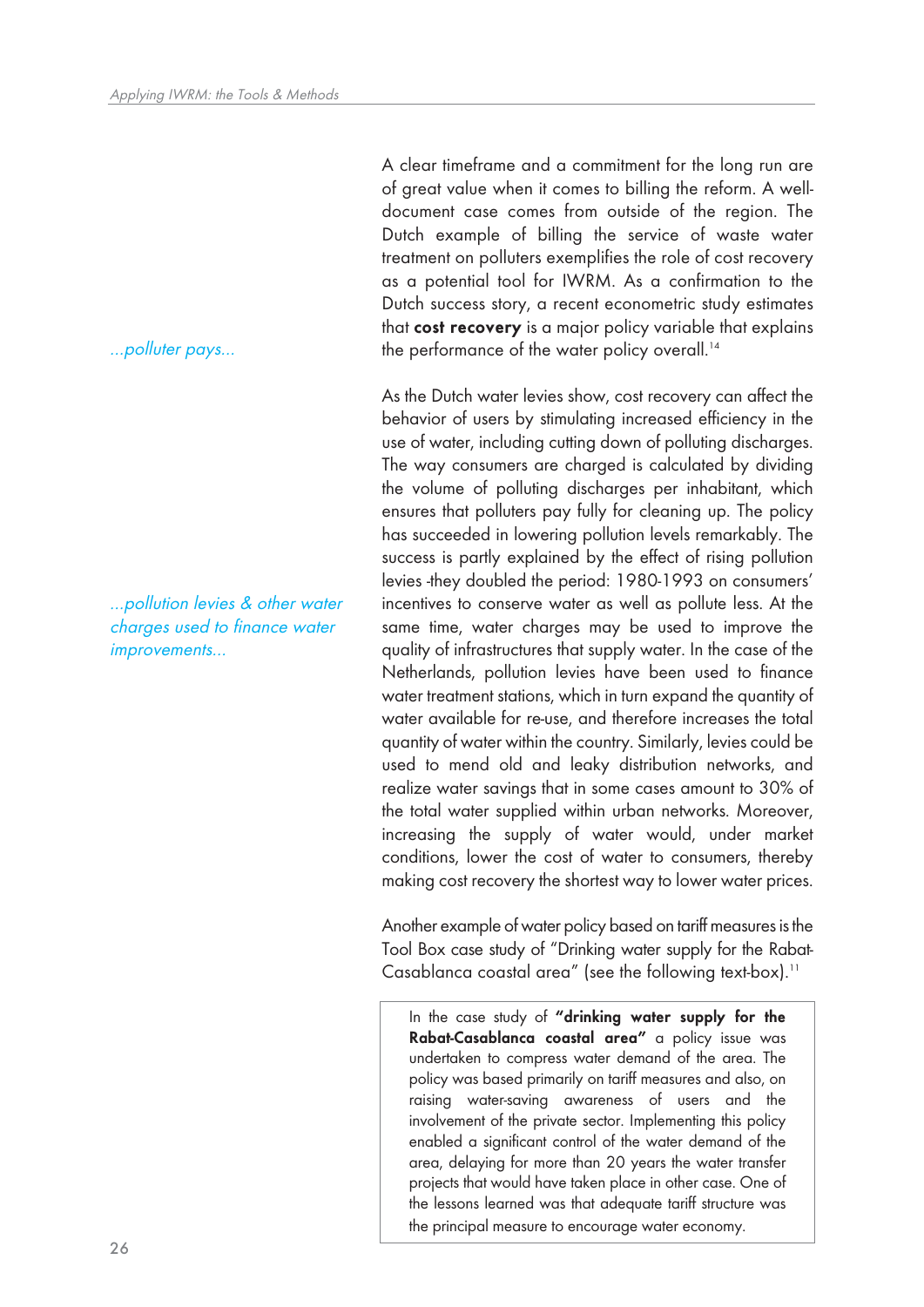#### 7.2 WATER LAW

…domestic water law: frequently an obstacle to IWRM…

…law for water quality & quantity, against water waste and commercial abuse of water rights…

…law can be a strong tool only if stakeholders know, want and comply with it…

Domestic water law has until quite recently been an obstacle to IWRM in many cases, either because rights of use were granted on a first-in-time/first-in-right basis or were tied to land tenure or because in the eyes of law, surface water had no connection to groundwater. However, in recent years, the legal community has made progress both on reconciliating outdated and rigid water right formats to the principle of "reasonable and equitable use" and in **viewing the hydrological systems as a whole**, where groundwaters affect surface waters and vice versa.

Apart from shedding light on "who owns what", the Water Law needs to answer the following questions that will guide the implementation of IWRM: what levels of pollution are acceptable? what protection is afforded? who protects the environment and other "voiceless" users' interests? how is compliance ensured? In addition to these, in a market oriented system for allocating water use rights, the law needs to address risks of socially unacceptable levels of speculative trade in rights, monopolistic practices, or other market failures. Together these legislative instruments provide the framework that ensures the ongoing implementation of IWRM i.e. rules on monitoring, regulation, compliance and dispute settlement.

Water law continues to evolve towards a more holistic view of watershed management, both in spirit and on the ground. A case in point is the EU Water Framework Directive (WFD), a unique forward-looking plan for integrated water resource management in European Union. WFD seeks to adopt catchment basins as a unit of management, improves the quality of water, adopts full cost recovery and for the first time, includes groundwater to the protected resource base.<sup>15</sup>

However, legislative reform including policy and administrative reform, will only work if the stakeholders, local, national and international know, want and comply with the legal provisions. This highlights the point that legal instruments are a strong tool if they are implemented and enforced. Law in the IWRM framework is a strong tool when it represents crystallized broad based political commitment to contribute to the change of social behavior and adopt stricter standards on the use of water.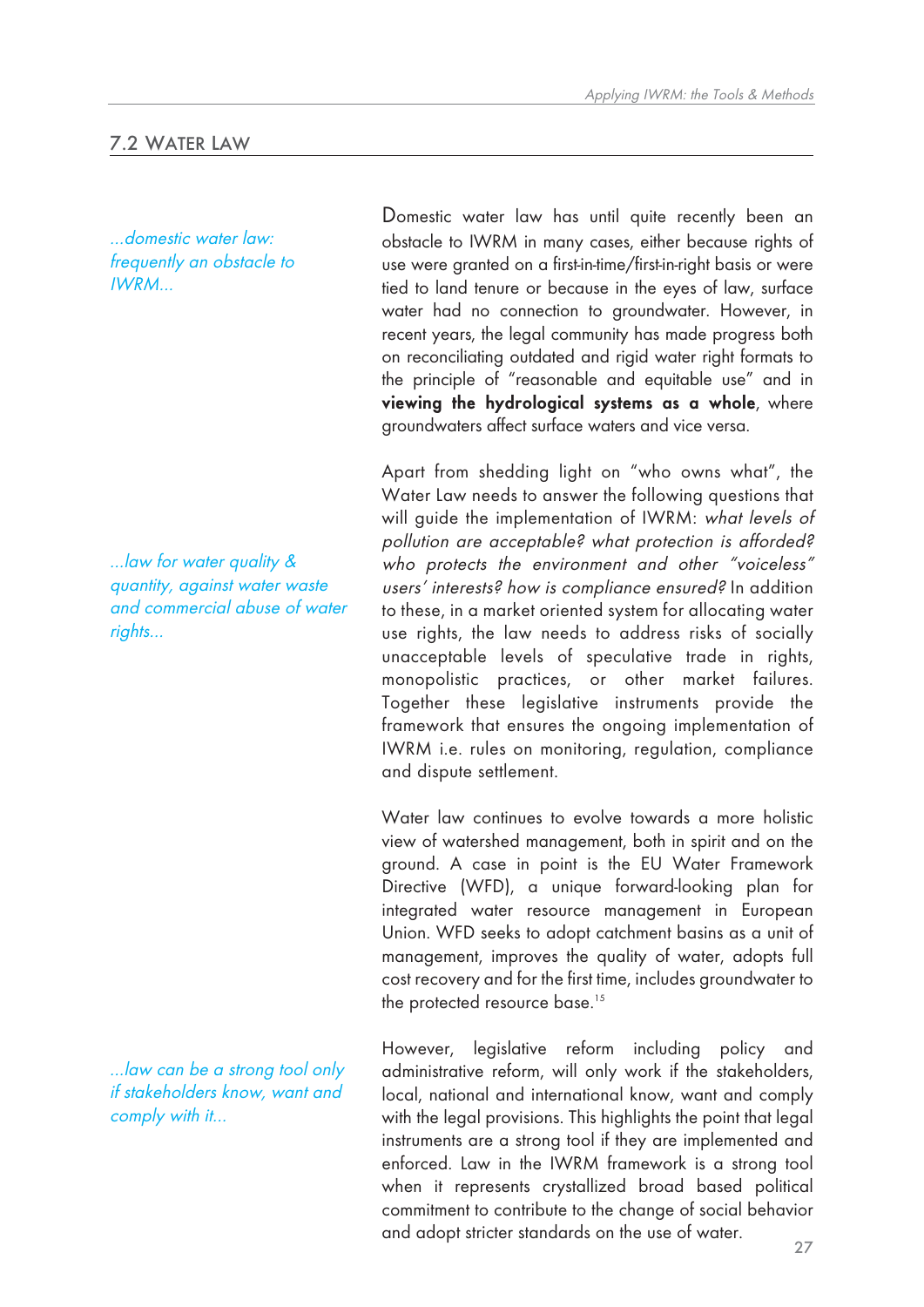…an ideal water law for IWRM has a strong conflict resolution potential …

An ideal legal system for IWRM is above all one which includes a strong mechanism for conflict resolution, in view of the growing tensions between up-stream and downstream users. IWRM approach and practices are even more needed when we are dealing with shared waters. The wider Mediterranean region counts, among others, three major examples of international water disputes, that of Egypt and Ethiopia over the Blue Nile, the Israel and Palestine over the Jordan River and Turkey's development of the Tigris-Euphrates.

There are several domestic water controversies, a recent leading example being that of Spain's National Hydrological Plan, aiming to diverge the flow of the Ebro River 912Km away of its present course, in order to provide water stressed areas in the south of Spain. Another one is the case of Acheloos River diversion from the western part of Greece to the Thessaly plain, in the east. Confronted with the risk of disputes escalating into polarized and highly-charged adversarial claims, international water law has developed a highly successful principle, that of the obligation of "causing no substantial harm" or "reasonable & equitable use of waters".

The principle of no substantial harm, which is accepted as an international binding norm by countries, means that parties sharing a common basin have a duty to cooperate in good faith and to engage in consultation over the use of water and refrain from unilateral action which will cause appreciable harm to water endowment of other parties. The advantage of this allocation rule, contained in the UN Watercourses Convention\* is its flexibility and adaptability to local and unique interpretations of riparian benefits. It is forward-looking and evolutionary by nature, and allows law to take into account new non-traditional uses of water, such as its use in sustaining healthy ecological communities and the value of "virtual water", as an inter-mediate good in food imports or in developing new forms of land use e.g. the eco-tourism. Critics challenge the vagueness of the standard created by this principle.

…the principle of no substantial harm, an international binding norm…

…allows considering new nonconventional uses of water…

<sup>\*</sup>United Nations Convention on the Law of the Non-Navigational

Uses of International Watercourses, 24 April 1997.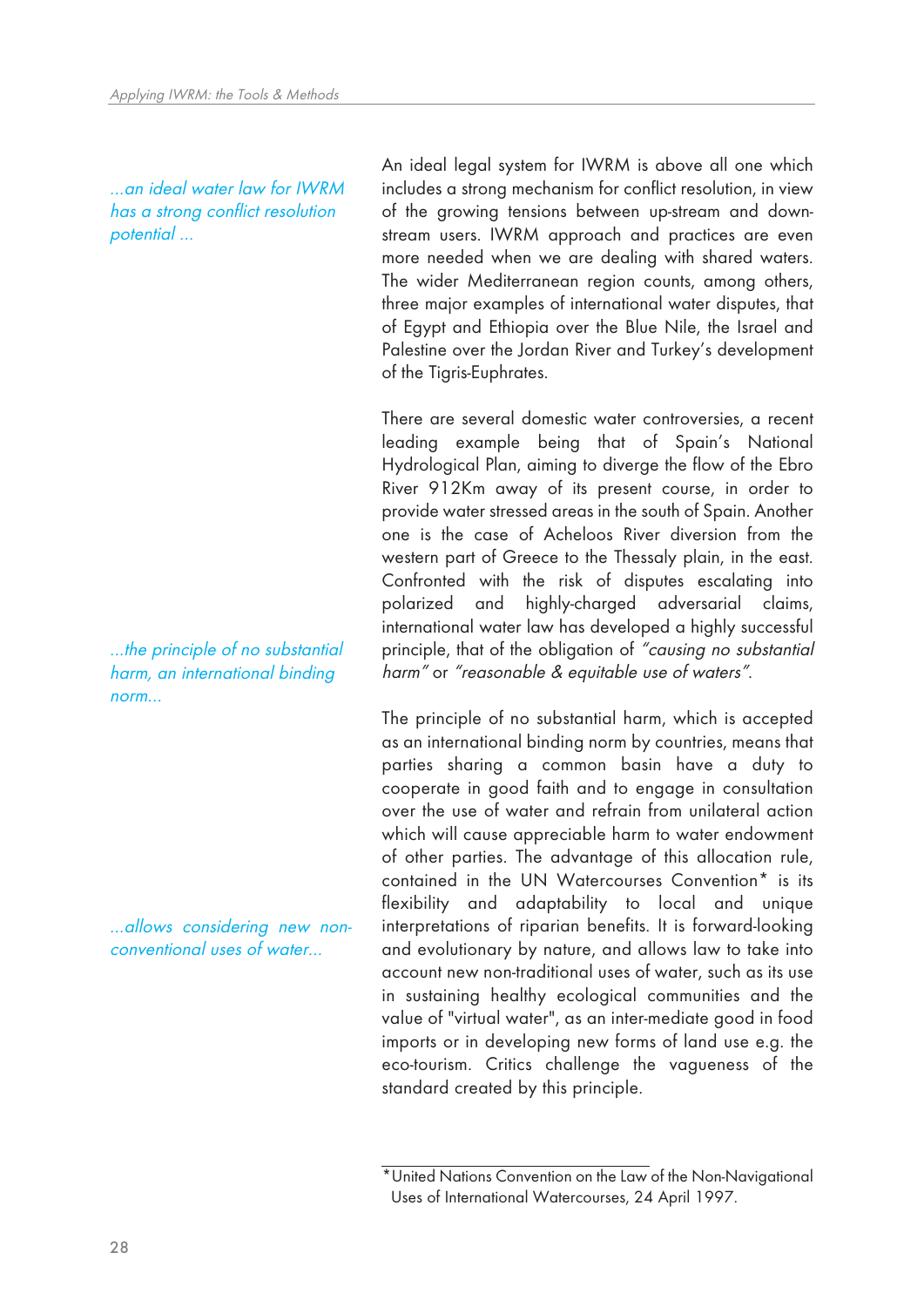# 7.3 CATCHMENT MANAGEMENT STRUCTURES

…in search of new administrative units that coincide with the natural hydrographical areas…

…common principles…

… catchment structures are country-specific according to different social, economic and environmental perspectives…

Water institutions are undergoing a major shift in order to accommodate an increased demand for environmental quality and sustainable use of the water resource. This shift is revealed in the search for new administrative units that coincide with the natural geographical and hydrological catchment areas and the development of a local or regional approach to integrated water management. Technically there is a widespread agreement that management at the **river basin level** is the most appropriate (river basin organizations-RBOs). Nonetheless, the emerging catchment management structures vary largely from culture to culture and the different environmental, social and political perspectives between countries. However, some common principles underpin the creation of river, lake, aquifer or other administrative structure adjusted to catchment areas and these include:

- Focusing on protecting the aquatic environment as a whole, instead of controlling pollution discharge in particular sources.
- The inclusion of land use policies in water planning on a basin level.
- Taking into account all human activities and water uses within the catchment, instead of those taking place only along the river/lake/coast.
- Allowing the participation of all stakeholders with interests in water management.

The catchment/basin management approach is being followed by various Mediterranean countries, namely: Algeria, Libya, Morocco, Spain, Italy, France, Slovenia, Croatia, Bosnia-Herzegovina, etc.

- In Spain there are 9 RBOs since the 1920's for the development and allocation of water resources and the control of water use and pollution at basin level, with water user participation in governing bodies and advisory stakeholder participation at national and basin levels.<sup>13</sup>
- In Croatia RBOs have large powers in managing and planning for water resources.<sup>13</sup>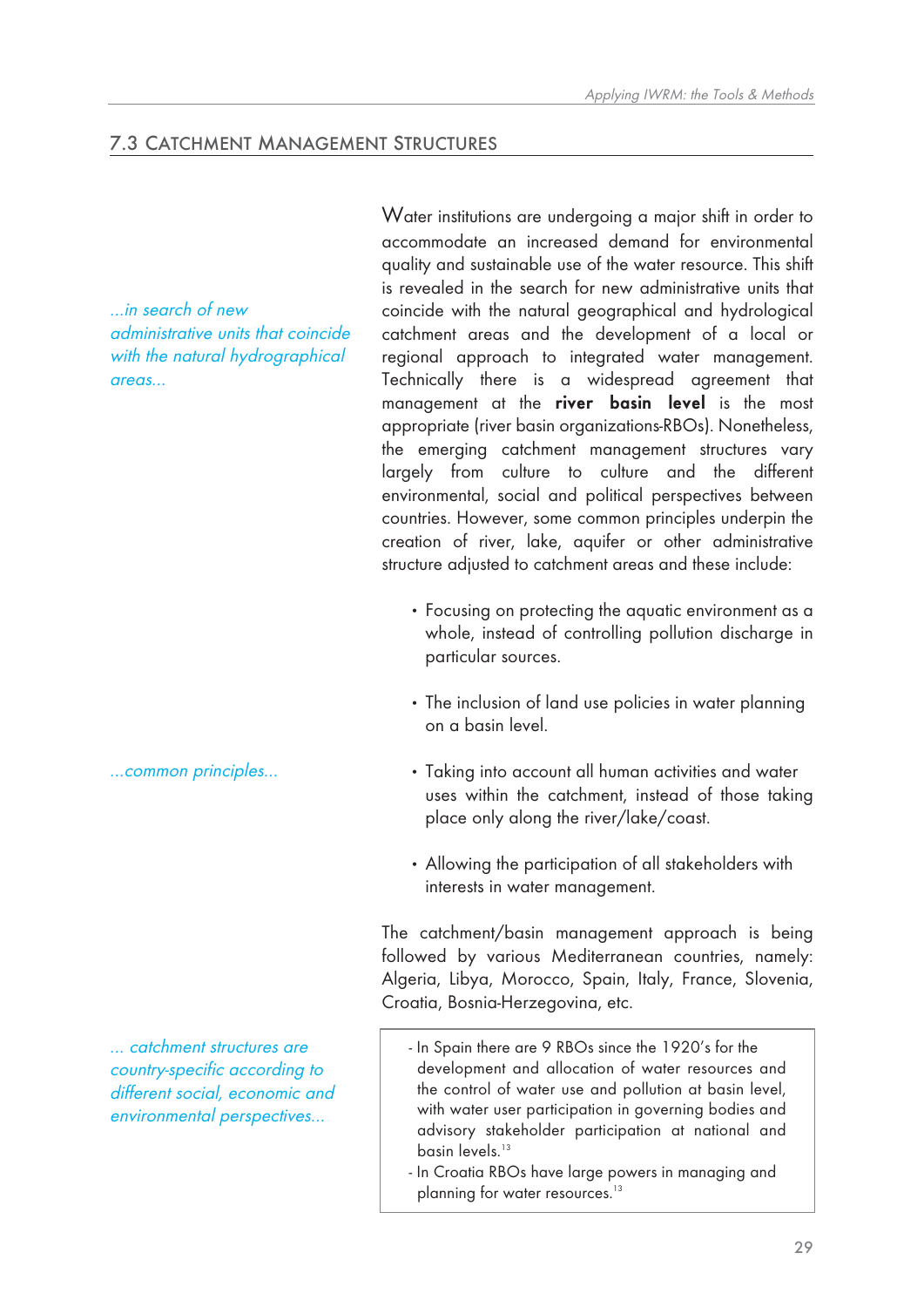- In France, the Water Act of 1992 gives the local authority and civil society the opportunity to develop a management structure that complements the mandatory broad planning by a regional water planning body, within the wider basin level. The 28 existing local structures, so called "Schemas d'Amenagement des Eaux" (SAGEs), currently initiated, vary in both size of catchment and vocational expertise. The Southern territories of Rhone (Mediterranean–Corse) for instance are typically small size initiatives, dealing with specific issues such as the ecological restitution of single lakes or the provision of irrigation, whereas the Northern SAGE projects (Loire–Bretagne area) cover up to five times larger areas, and are oriented towards broader issues such as drinking water quality.

# 7.4 CIVIL SOCIETY, COMMUNITY & USERS' PARTICIPATION

…people's water…

Civil society can become a major actor in IWRM if it is organized and empowered adequately. Not only can it enhance IWRM as a force of consensus, but it can also check policies that jeopardize the principles of IWRM, as the case of the Acheloos River in Greece (started in 1992).<sup>16</sup>

The Acheloos River diversion project involves the diversion of the river from its physical root to the Thessaly plain in Eastern Greece, including the construction of several dams- mainly for energy generation end irrigation purposes. The campaign to cancel the Acheloos diversion project, which implies serious environmental, social and economic consequences- was initiated by the 4 largest Greek NGOs and was supported by local authorities and lobbied in the EU in a continual and intensive way. In two cases the NGOs have committed the Government to the Council of the State (focusing on the inadequacy of the existing EIAs studies) and in both cases they won. Despite that the Government refused to halt the construction works. A third injunction was submitted against the Governance's denial to allow the NGOs access to information related to the river's flow (one of the most important questions of the case) and again the case was won. The campaign is an on-going project including public awareness activities (press-conferences, articles in publications; 320.000 signatures against the diversion have been collected in Greece, Germany and Italy), mobilization, collaboration and coordination among local authorities, NGOs, social sectors and individuals.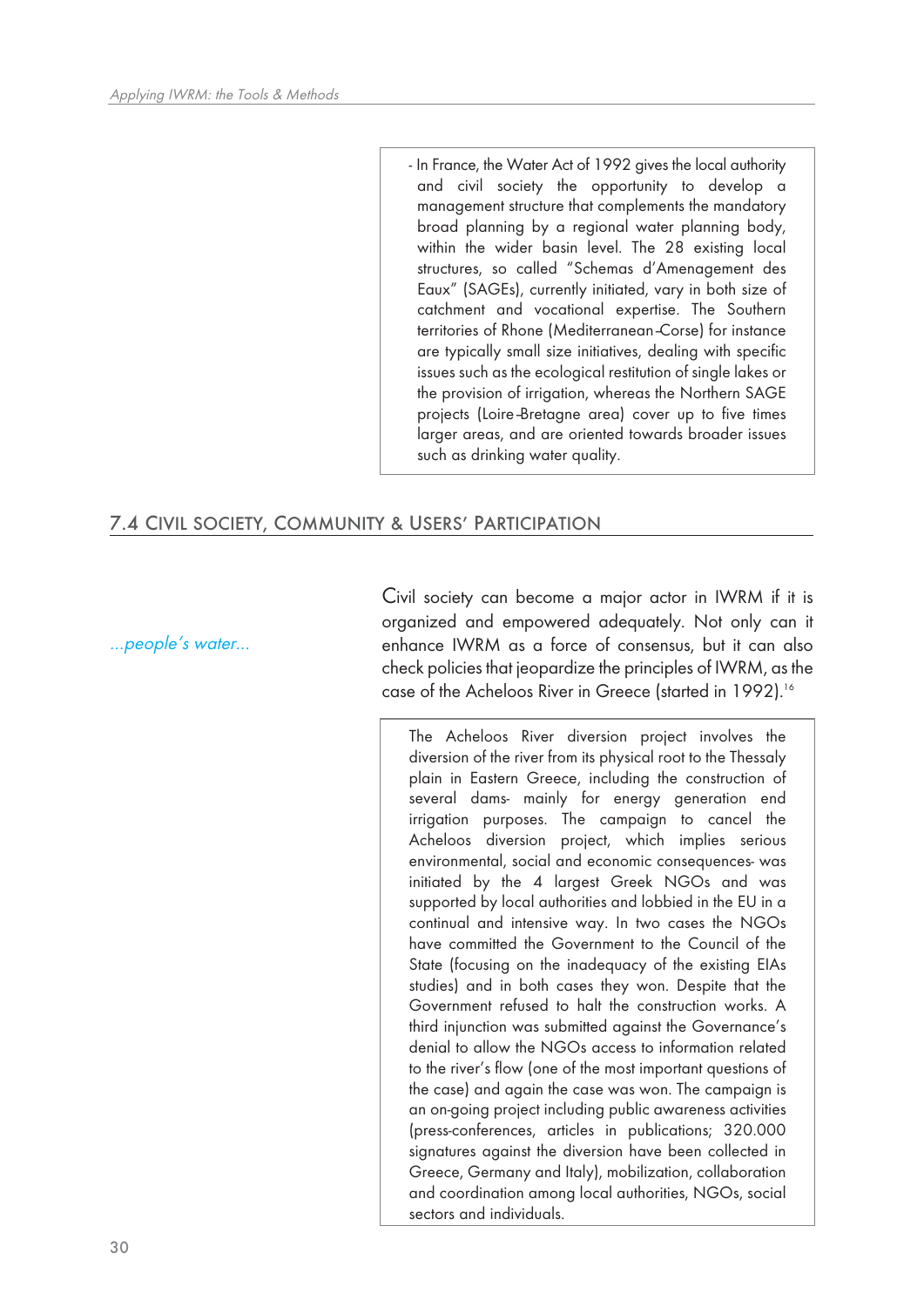…factors for meaningful public participation in IWRM…

However, the capacity of civil society to participate in IWRM meaningfully is proportionate to various parameters, such as: the availability and accuracy of **information** on water issues -including legal tools and principles; the level of public **understanding** of water issues; the **institutional provisions** and procedures in place and the ability of the civil society organizations to voice their opinion.

In order to strengthen public understanding of water issues and its active involvement in water management it is necessary to invest in empowering and developing the potential of the public through capacity building projects, education programmes and awareness-raising campaigns. The importance of capacity building and empowering the public to participate effectively in water resources management is illustrated in the following Tool Box case study of "The role of water users' associations in reforming irrigation" in Egypt.<sup>11</sup>

The Irrigation Improvement Programme (IIP), one of the large-scale projects in Egypt involves a combination of technical changes and infrastructure investment, together with institutional and organizational changes in the management of water for irrigation. The **Water Users' Associations** play a major role in decision-making and also, in the operation and maintenance of the pumps and other technical facilities, with minimal assistance from the Irrigation Advisory Service. The project also includes the intensive training (seminars and workshops) for water users to engage in the execution of the program. One of the lessons learned was that user's participation is a prerequisite for the effective water management and the increase in the performance of the system; additionally, increasing the capacity of users require intensive training. The Ministry of Water Resources and Irrigation has legalized the formation of water users' associations.

The need to empower stakeholders is imperative particularly in the case of vulnerable social groups -poor, women, youthfacing the threat of exclusion from public debate. In this context, civil society and community organizations have an important role in increasing "water literacy" and advocating on behalf of the poor and marginalized; and also in mobilizing local communities to get involved in the management of the local water resources.

…the imperative need to empower and engage stakeholders, particularly the vulnerable social groups…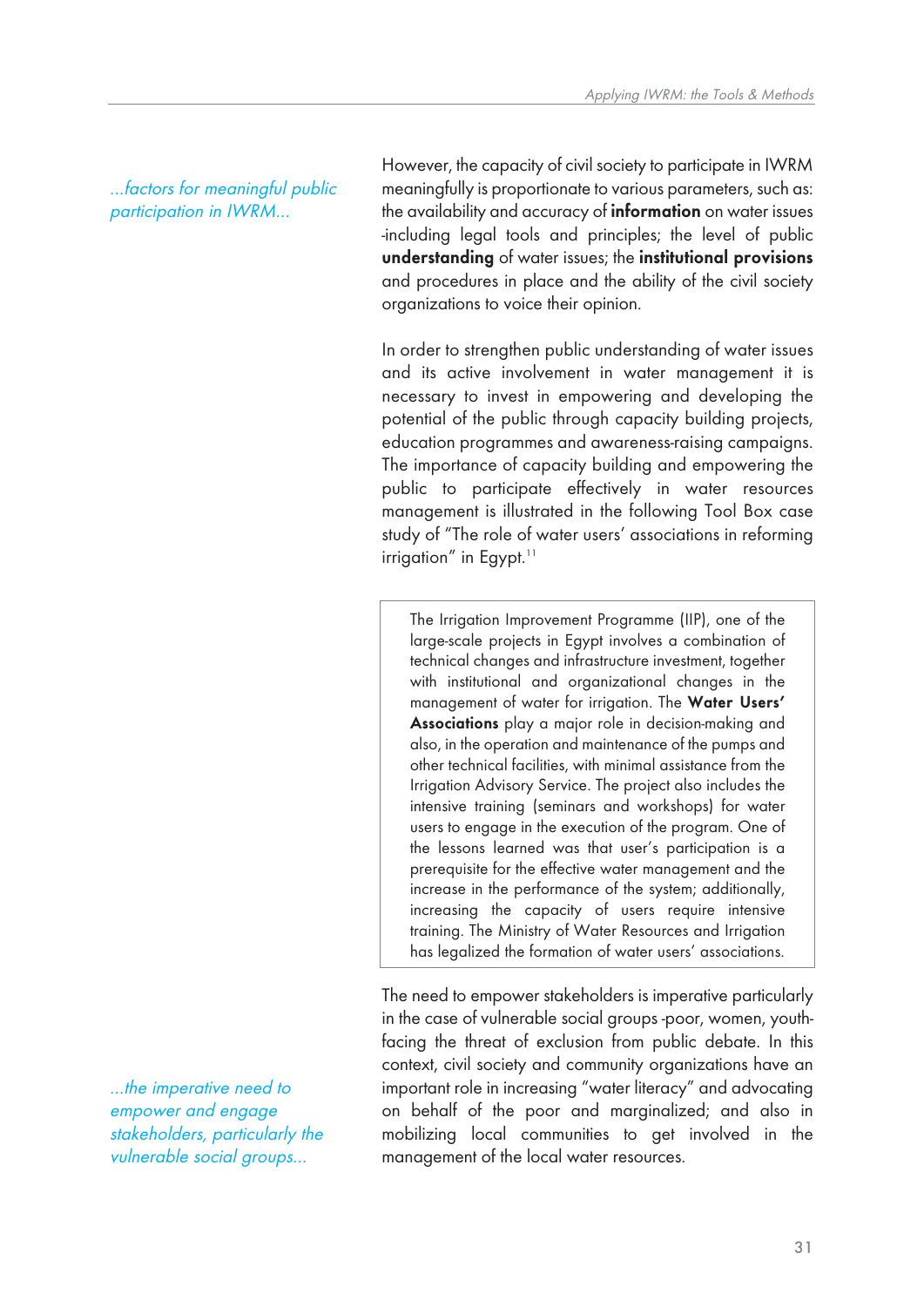In the ToolBox case study of **Community Management of Water Resources in the Imlil Valley** (Morocco), five communities and one local NGO came together to improve availability and regularity of water supply. The project called for elaboration of a water–code drawing the Jmaa'a tradition of community based water organization. Although the case illustrates the importance of setting up clear regulations and building on existing institutions such as Jmaa'a, the mutual aid and the solidarity mechanisms, the gender issues were not dealt with early in the process, because of resistance from the elders and conservative segments of villages.<sup>11</sup>

#### 7.5 WATER RESOURCES ASSESSMENTS

A water resource assessment adds the quantitative dimension to water resources and uses which are the focus of IWRM. It includes a comprehensive evaluation of water demand and water supply. It also takes on a forecasting role of identifying possible conflicts as well as major risks, such as floods, droughts, accidental pollution, global changes. Finally, it provides a mapping of the hydrological units, with reference to their spatial limits, often involving the use of a Geographical Information System (GIS).

The water resource assessment is a time-consuming and costly exercise and requires cross-sectoral collaboration while ensuring compatibility of processes, data structure and data quality over large areas. Ideally the assessment will generate reliable and regularly updated information on the hydrological features of water cycle, as well as human uses of water. It will promote the understanding of dose-response relationships between water bodies and polluting substances, defining the appropriate thresholds for preventive and remedial action. …reliable & regularly updated information…

> The socio-economic side of the water-assessment tool will record a large array of information on water use, pollution and demand analysis within the appropriate basin unit. The uses of water will cover economic sectors such as agricultural, industrial or household use, as well as the use of water within natural ecosystems.

Data on the ability and willingness of users to pay is essential in order to design an acceptable cost-recovery policy, based on water charges or prices.

…on sectoral uses of water…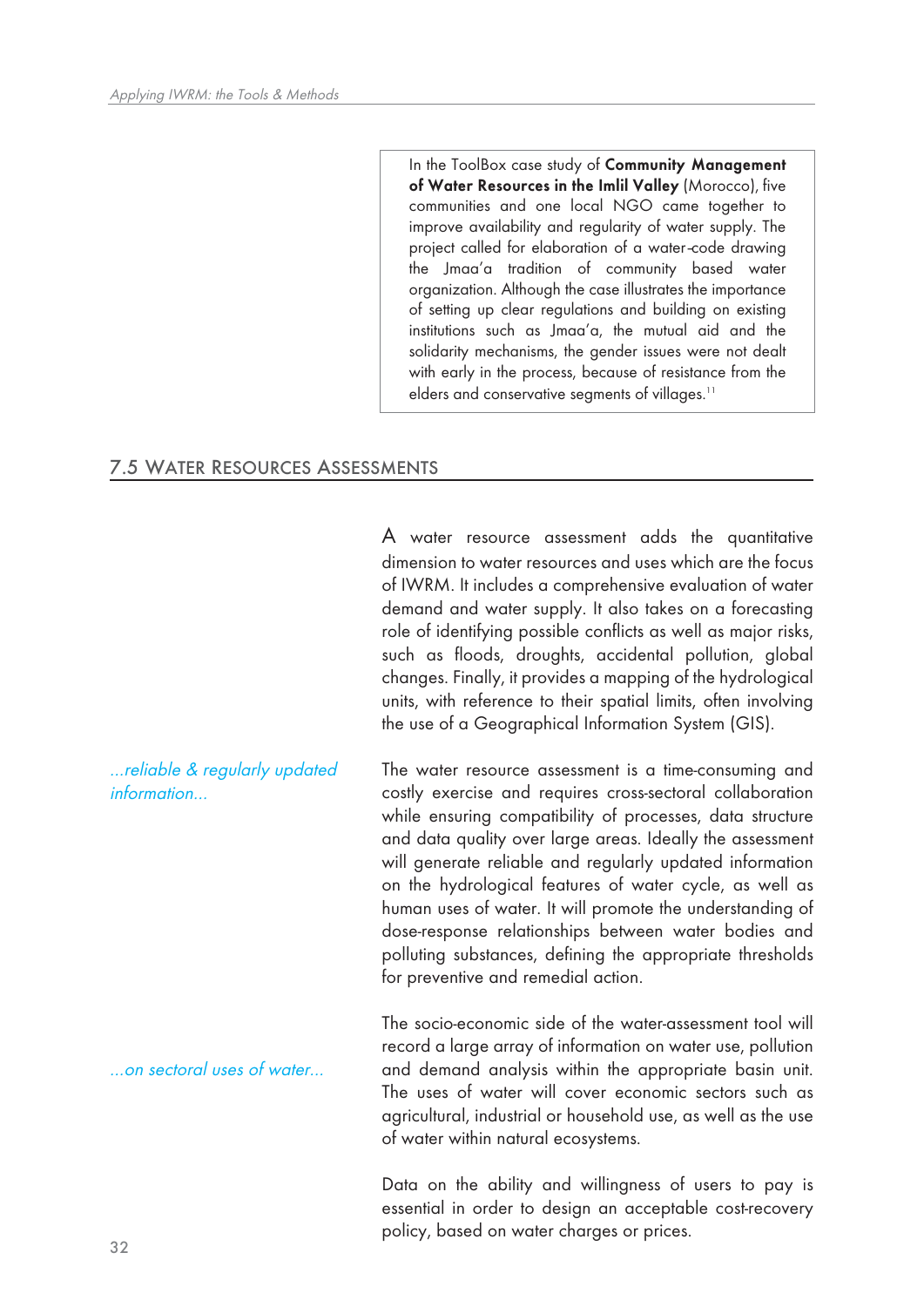| on user's ability and<br>willingness to pay | Notably, the lack of such data or the inability to turn it into<br>knowledge of the market's demand is one of the major<br>problems for devising a strategy of cost recovery in<br>developing countries.                                                                                                                                                        |
|---------------------------------------------|-----------------------------------------------------------------------------------------------------------------------------------------------------------------------------------------------------------------------------------------------------------------------------------------------------------------------------------------------------------------|
| on water quality indicators                 | Finally, the water resource assessment will compile<br>information on pollution sources, including type of<br>pollution, and magnitude. This, combined with data on the<br>hydrological cycle of basins may be turned into a set of<br>standard water quality indicators that will serve as a tool<br>for monitoring results within basins and between regions. |

#### **8. THE GWP TOOLBOX**

… an evolving product to assist the implementation of IWRM, putting together a wide range of available tools…

…the categories of the tools…

The GWP has developed the: "IWRM ToolBox", a dynamic and evolving product which draws together a wealth of experience and expertise in IWRM in one practical, userfriendly product. Its aim is to support water professionals and policy makers by offering easy access to practical, nonperspective advice, information and guidance on how to establish IWRM. It offers several types of information, such as tools and cases, references and organizations, enabling the users to move between different issues, different geographical areas, different tools and organisations within a structured environment, which supports the cross cutting, holistic approach of IWRM. It is also linked to a number of case studies, as well as some organisations, references and websites. The case studies are also linked to other tools, and the references may be linked with other tools also.

The tools for IWRM that are set out in ToolBox can be found within the following categories: the enabling environment - including issues related to policies, legislation and financing structures; the institutional roles and the management instruments, such as water resource assessment, water demand management, social change instruments, conflict resolution, regulatory and economic instruments, information management and exchange.

The main purpose of the GWP Toolbox is to help the implementation of IWRM putting together a range of available options-tools. However, the intension is not that these tools should be taken up and used randomly or in isolation. As it has already been emphasized, IWRM stresses the interrelationship of actions of different types working at different levels of influence.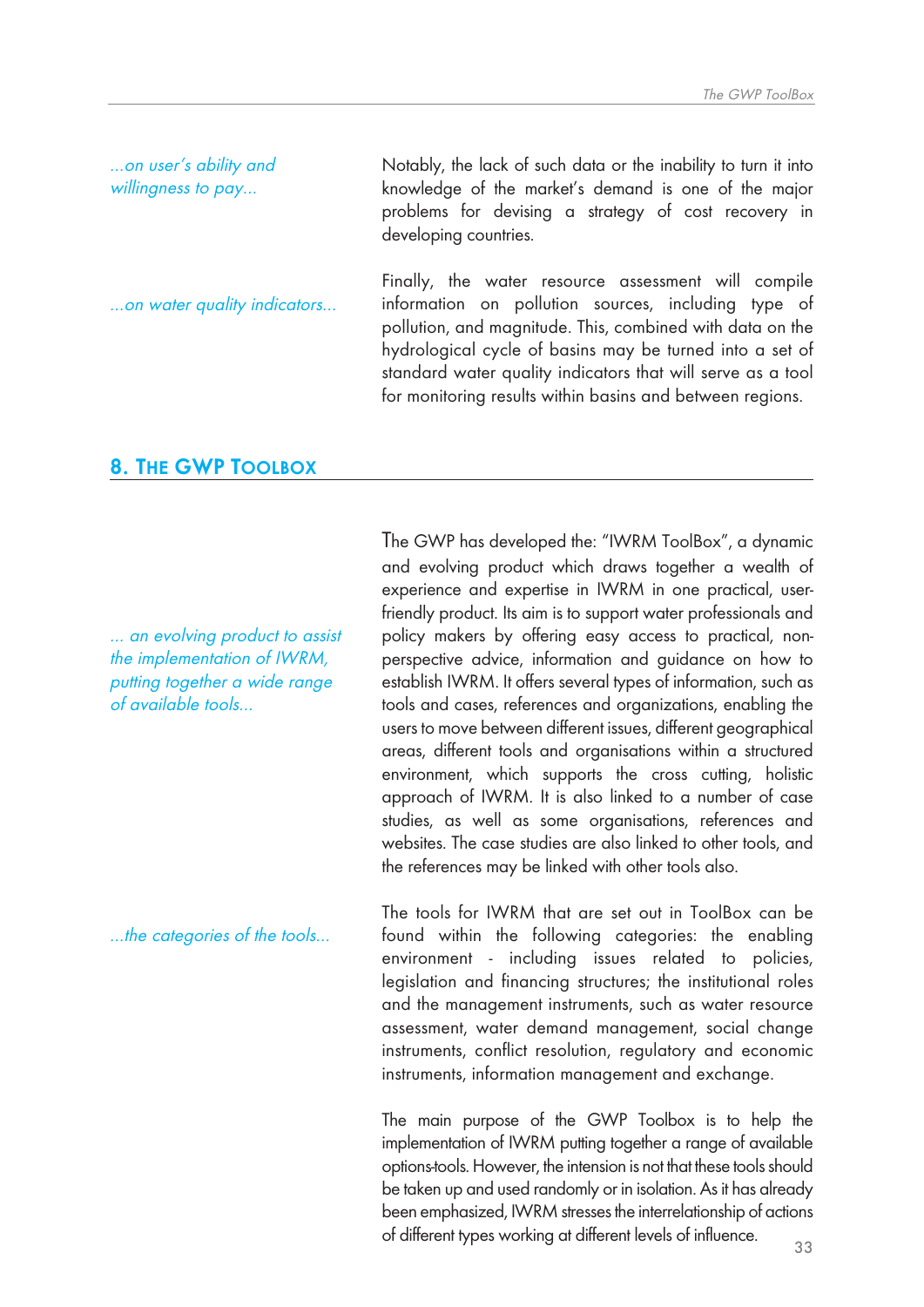# **9. MORE GWP PUBLICATIONS ON IWRM**

|                          | A series of products have been prepared by GWP-Med<br>and its partner-organisations in order to make the<br>principles of IWRM widely known and recognised by all<br>stakeholders in the Mediterranean, assisting in its<br>application. These include:                                                                                                                                                                                                                                                                                                                                                                                                                                                                                                                         |
|--------------------------|---------------------------------------------------------------------------------------------------------------------------------------------------------------------------------------------------------------------------------------------------------------------------------------------------------------------------------------------------------------------------------------------------------------------------------------------------------------------------------------------------------------------------------------------------------------------------------------------------------------------------------------------------------------------------------------------------------------------------------------------------------------------------------|
| the Mediterranean Vision | - The "Water for the 21st Century: Vision to Action,<br>Mediterranean vision on water, population and the<br>environment" (Vision), coordinated by Blue<br>Plan<br>(MAP/UNEP). This is a synthetic analysis of the present<br>situation regarding water in the region and it explores<br>possible scenarios for water management development till<br>2010 and 2025, concluding in a sustainable option which<br>is defined as the vision for water in the region.                                                                                                                                                                                                                                                                                                               |
| the Framework for Action | - The "Framework for Action for the Mediterranean:<br>Achieving the Vision for the Mediterranean" (FFA),<br>coordinated by the Mediterranean Water Network (MWN)<br>with the contribution from a group of experts. The FFA aims<br>to offer a framework action programme in order to achieve<br>the "sustainable" scenario described in the Mediterranean<br>Vision. Moreover, four sub-regional FFA were prepared on:<br>North of the Mediterranean, Middle East, Mediterranean<br>Islands and North Africa, as well as, four country reports<br>(Egypt, Tunisia, Morocco and Algeria).                                                                                                                                                                                        |
| the Core for Action Plan | - The "Core for Action Plan - Towards an Integrated Water<br>Resources Management in the Mediterranean Region",<br>coordinated by the Mediterranean Information Office for<br>Environment, Culture and Sustainable Development (MIO-<br>ECSDE) with the contributions from a group of experts. This is<br>a synthesis of the most important, until now, action plans and<br>recommendations<br>for<br>water<br>management<br>the<br>in<br>Mediterranean. It aims not to draft yet another action plan,<br>but rather to identify the common core of 15 existing action<br>plans and sets of recommendations where political support is<br>more likely in the region and use these as a solid starting point<br>for successful consensus-based joint initiatives and activities. |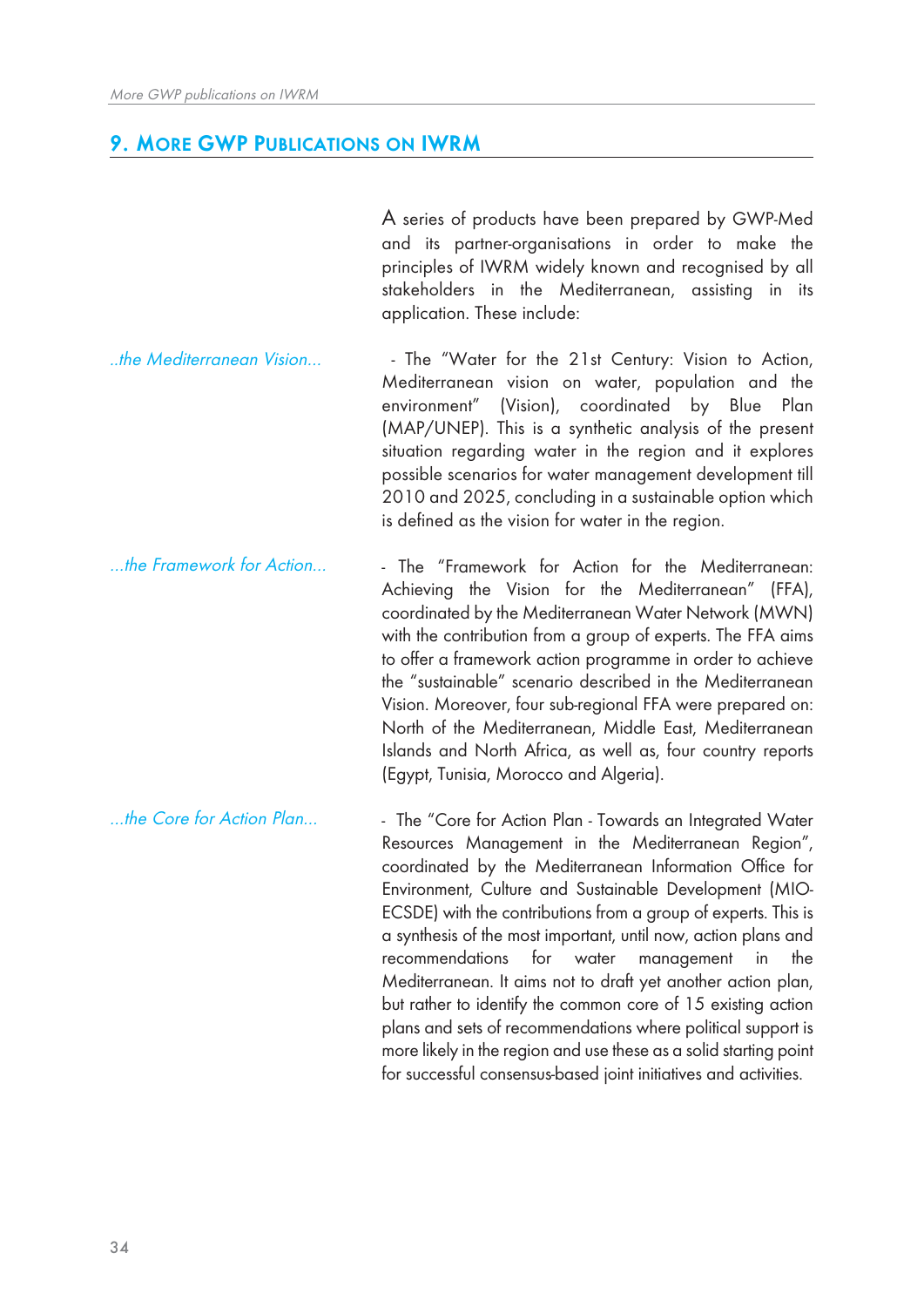# **CONCLUSIONS**

…IWRM is feasible…

The major challenge for the sustainable use and management of water resources in the Mediterranean region is the designing and implementation of IWRM. Although there are still many obstacles in this direction fragmentation of the institutional framework, supply oriented water management, socio-political constrains, etc. leading to irrational allocations of water- IWRM is not only a guiding principle. Its implementation is feasible and in fact, it is on its way in many countries. Many of its components are already in place.

The institutional and legal framework for IWRM exists in many cases: there are basin authorities and advanced water laws in many Mediterranean countries. Public awareness raising programmes and a tradition of participation of stakeholders also exists (e.g. through water associations) in other parts of the region. However, there is still a lot to be done by continuing the positive experiences and minimizing the problems and obstacles. IWRM will succeed if we manage to obtain a clear political will with comprehensive action where active and meaningful participation and involvement of all stakeholders is secured. In addition, there is great potential and opportunity for the Mediterranean region if IWRM is combined with Integrated Coastal Areas Management (ICAM) resulting to the integrated management of its coastal areas and river basins (ICARM). Such an approach could lead to better coordination of policy making, to actions across sectors and eventually, to a more rational use of the Mediterranean fragile resources, as well as of human resources and means, for the more effective protection of the environment and the sustainable development of the region.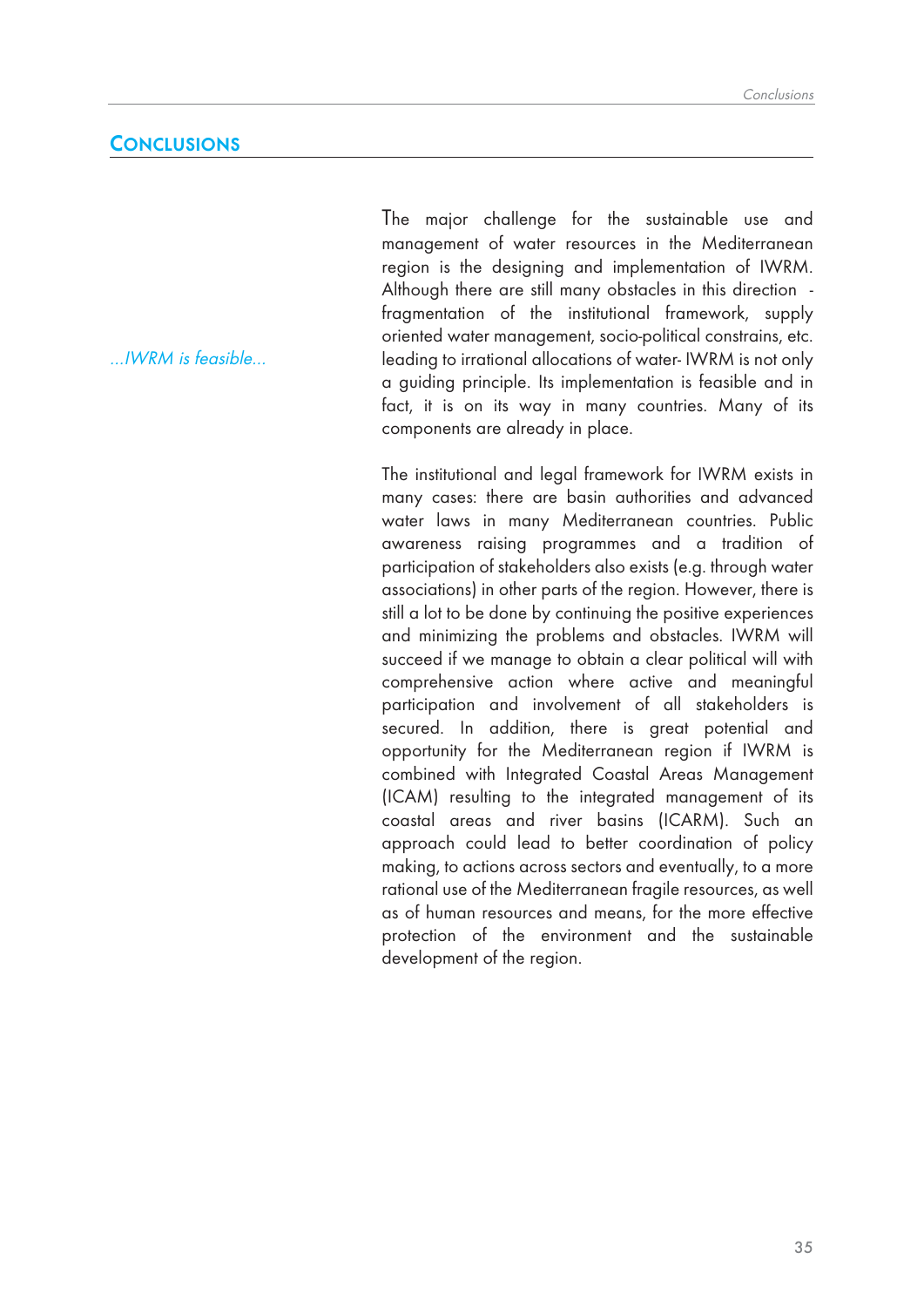#### **References**

- 1. GWP (2000) "Integrated Water Resources Management", TAC Background Papers, No.4.
- 2. UNEP, "GEO-3 Data Compendium", 2002.
- 3. UNEP/MAP (2001), "The Mediterranean Commission on Sustainable Development -MCSD".
- 4. Plan Bleu (2000) "Water for the 21st Century: Vision to Action, Mediterranean Vision on water, population and the environment", GWP/MEDTAC.
- 5. "No Water No Future: A Water Focus for Johannesburg" (2002), Contribution of HRH the Prince of Orange to the Panel of the UN Secretary General in preparation for the Johannesburg Summit.
- 6. MCSD, (2001) "Strategic Review for Sustainable Development in the Mediterranean Region", UNEP/MAP, Athens.
- 7. World Development Indicators, WDI, 2001.
- 8. L.Haas, "Mediterranean Water Resources Planning and Climate Change Adaptation", Contribution to the Water, Wetlands and Climate Change Mediterranea Regional Roundtable, Athens December 10-11, 2002.
- 9. United Nations World Water Assessment Programme (2001), "Water Security: A preliminary Assessment of Policy Progress since Rio", WWAP/WWDR/2001/001.
- 10. Creighton S.C., "Learning to Plan for Integrated Water Resources Management in British Columbia", B.A., The University of Guelph, 1994.
- 11. GWP ToolBox Integrated Water Resources Management "Sharing knowledge for equitable, efficient and sustainable water resources management", Global Water Partnership, Sweden.
- 12. Hamdy A., (2002) "Water-Demand Management in the Mediterranean", International Development Research Centre.
- 13. GWP, "Water for the 21st Century: Vision to Action, Framework for Action for the Mediterranean" (FFA).
- 14. Saleth, Dinar "Evaluating Water Institutions and Water Sector Performance", World Bank Technical Paper N. 447 August 1999.
- 15. "Common Strategy on the Implementation of the Water Framework Directive", Strategic Document, May 2001.
- 16. Dubsky K. (ed) (1997), "Public Participation in Environmental Management" A book of cases studies, Democ. CZ project, COASTWATCH EUROPE Network.